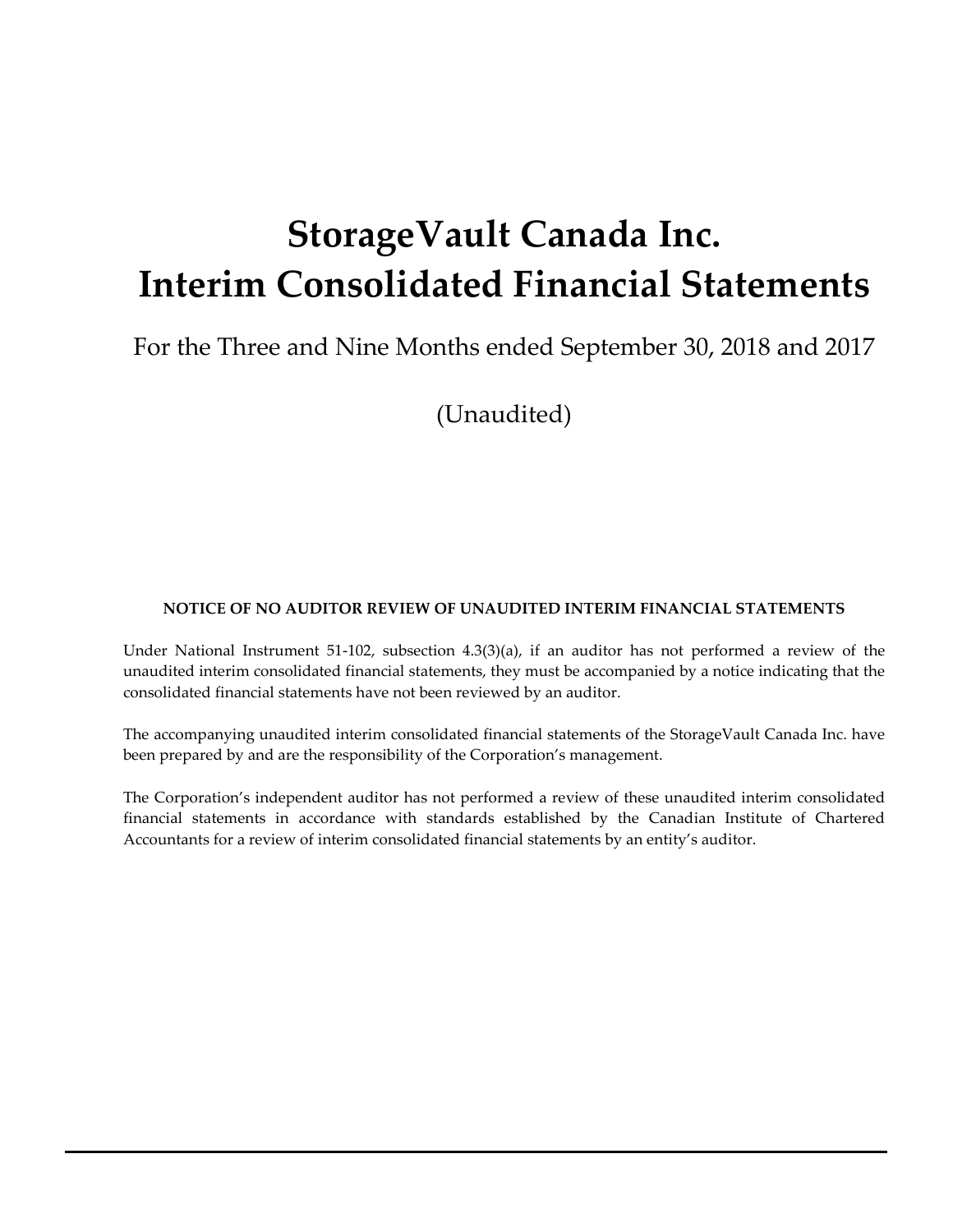#### **StorageVault Canada Inc. Unaudited Interim Consolidated Statements of Financial Position**

|                                              | September 30      | December 31       |  |
|----------------------------------------------|-------------------|-------------------|--|
|                                              | 2018              | 2017              |  |
| <b>Assets</b>                                |                   |                   |  |
| Real estate and equipment, net (Note 5)      | \$898,323,396     | 780,024,751<br>-S |  |
| Goodwill and intangible assets, net (Note 6) | 72,060,892        | 72,060,892        |  |
| Cash and short term deposits                 | 6,677,113         | 16,152,428        |  |
| Investment in Joint Venture (Note 13)        |                   | 14,635,305        |  |
| Prepaid expenses and other current assets    | 7,459,618         | 8,710,680         |  |
| Accounts receivable                          | 5,741,611         | 3,912,325         |  |
|                                              | 990,262,630<br>\$ | 895,496,381<br>S. |  |
| Liabilities and Shareholders' Equity         |                   |                   |  |
| Long term debt (Note 7)                      | 373,619,492<br>S  | 230,945,255<br>-S |  |
| Lines of credit (Note 7)                     | 296,733,333       | 332,153,083       |  |
| Deferred tax liability                       | 49,156,628        | 49,156,628        |  |
| Accounts payable and accrued liabilities     | 7,441,523         | 10,784,409        |  |
| Unearned revenue                             | 4,988,122         | 4,381,889         |  |
|                                              | 731,939,098       | 627,421,264       |  |
| Shareholders' Equity                         |                   |                   |  |
| Share capital (Note 8)                       | 334,180,631       | 319,571,781       |  |
| Dividends paid                               | (7,801,633)       | (5,070,304)       |  |
| Contributed surplus (Note 8)                 | 5,218,589         | 3,540,210         |  |
| Deficit                                      | (73, 274, 055)    | (49,966,570)      |  |
|                                              | 258,323,532       | 268,075,117       |  |
|                                              | 990,262,630<br>S  | 895,496,381<br>S  |  |

Commitments and Contingencies (Note 14) Subsequent Events (Note 15)

**Approved on behalf of the Board:**

Director Director

"signed" Steven Scott "signed" Iqbal Khan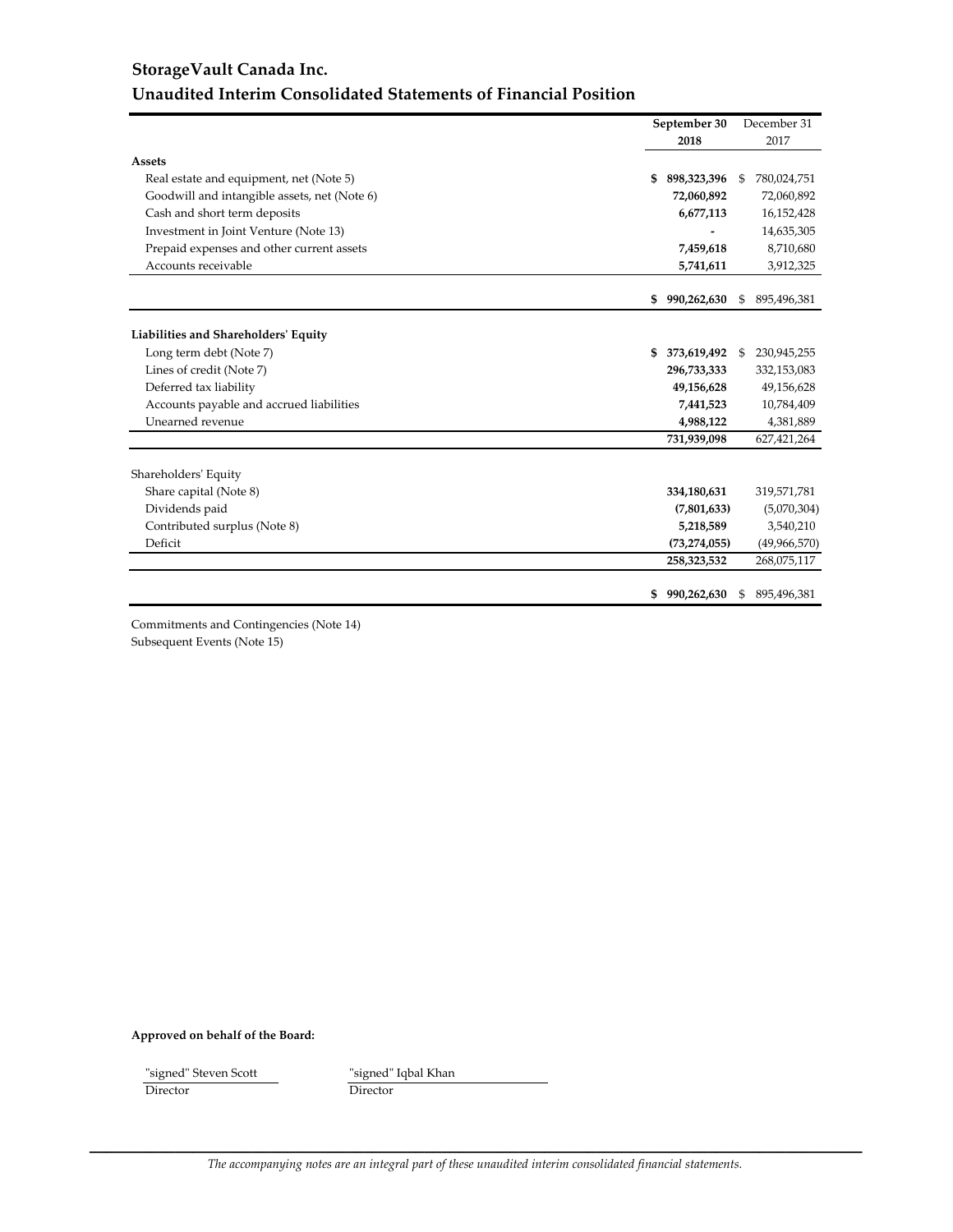### **StorageVault Canada Inc. Unaudited Interim Consolidated Statements of Changes in Equity**

|                                                      | Three months ended Sept. 30 |                   |    | Nine months ended Sept. 30 |    |                   |     |                |
|------------------------------------------------------|-----------------------------|-------------------|----|----------------------------|----|-------------------|-----|----------------|
|                                                      |                             | 2018              |    | 2017                       |    | 2018              |     | 2017           |
| <b>Common Share Capital</b>                          |                             |                   |    |                            |    |                   |     |                |
| Balance, beginning of the period                     |                             | 333,810,853       | \$ | 207,066,073                | S. | 319,571,781       | \$. | 185,768,388    |
| Common shares issued, net of issuance costs (Note 8) |                             | 369,778           |    | 111,689,713                |    | 14,608,850        |     | 132,987,398    |
| Common shares repurchased (Note 8)                   |                             |                   |    | (89, 352)                  |    |                   |     | (89, 352)      |
| Balance, end of the period                           |                             | 334,180,631       |    | 318,666,434                |    | 334,180,631       |     | 318,666,434    |
|                                                      |                             |                   |    |                            |    |                   |     |                |
| <b>Contributed Surplus</b>                           |                             |                   |    |                            |    |                   |     |                |
| Balance, beginning of the period                     | \$                          | 5,218,589         | S  | 3,777,525                  | \$ | 3,540,210         | S   | 2,243,239      |
| Redemption of stock options and warrants             |                             |                   |    | (197, 577)                 |    | (223, 252)        |     | (197, 577)     |
| Stock based compensation (Note 8)                    |                             |                   |    |                            |    | 1,901,631         |     | 1,534,286      |
| Balance, end of the period                           |                             | 5,218,589         |    | 3,579,948                  |    | 5,218,589         |     | 3,579,948      |
|                                                      |                             |                   |    |                            |    |                   |     |                |
| Deficit                                              |                             |                   |    |                            |    |                   |     |                |
| Balance, beginning of the period                     | S                           | $(66,918,401)$ \$ |    | (44,321,555)               |    | $(49,966,570)$ \$ |     | (30,527,795)   |
| Retirement of stock options and warrants             |                             |                   |    | (4,584,361)                |    |                   |     | (4,584,361)    |
| Net income (loss) and comprehensive income (loss)    |                             | (6,355,654)       |    | (15, 402, 377)             |    | (23,307,485)      |     | (29, 196, 137) |
| Balance, end of the period                           |                             | (73, 274, 055)    |    | (64,308,293)               |    | (73, 274, 055)    |     | (64,308,293)   |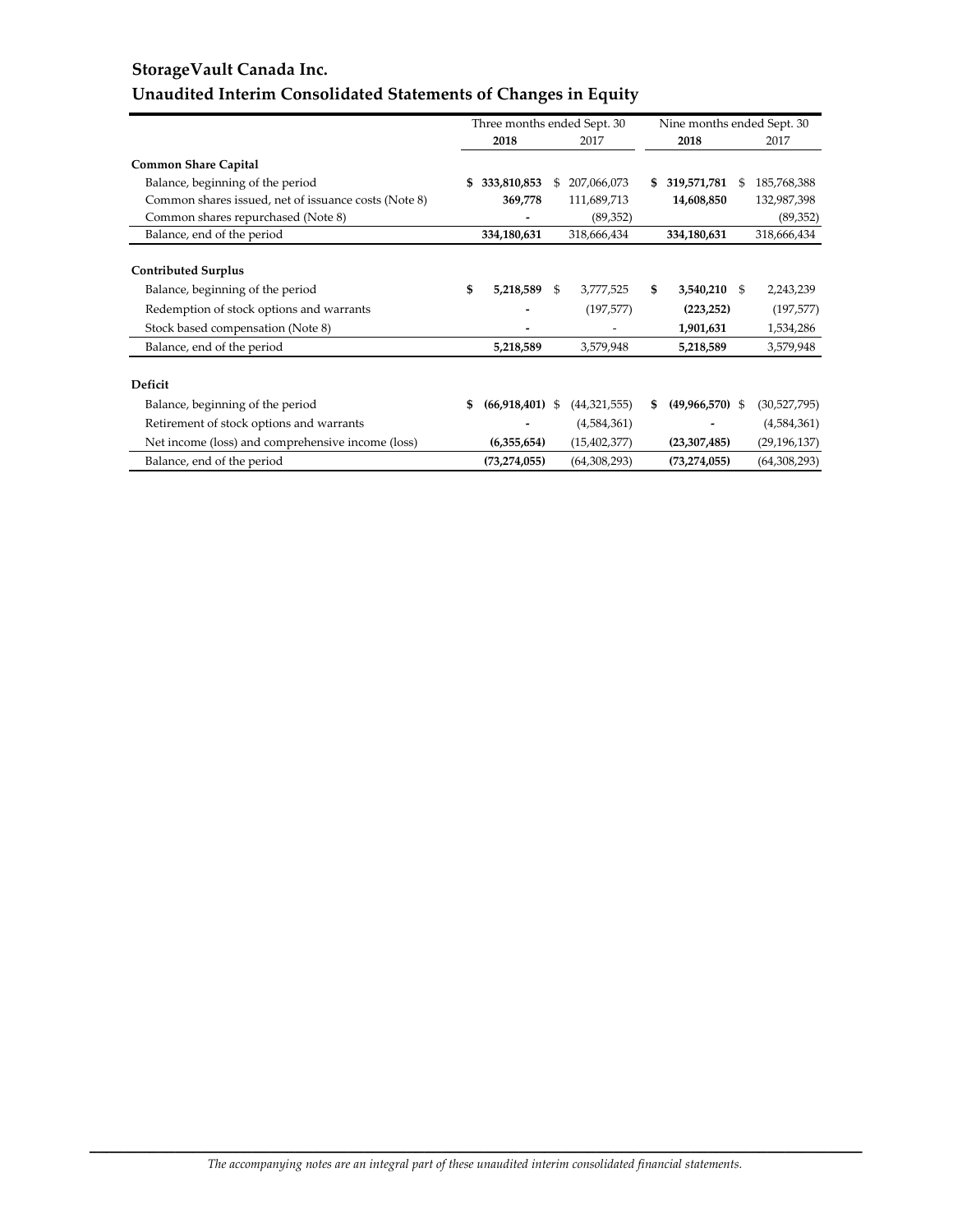#### **StorageVault Canada Inc.**

#### **Unaudited Interim Consolidated Statements of Income (Loss) & Comprehensive Income (Loss)**

|                                                      | Three months ended Sept. 30 |                  | Nine months ended Sept. 30 |    |                |
|------------------------------------------------------|-----------------------------|------------------|----------------------------|----|----------------|
|                                                      | 2018                        | 2017             | 2018                       |    | 2017           |
| Revenue                                              |                             |                  |                            |    |                |
| Storage and related services                         | \$<br>25,292,037            | \$<br>18,030,696 | \$<br>68,572,778           | \$ | 40,304,988     |
| Management fees                                      | 441,815                     | 423,264          | 1,248,392                  |    | 839,416        |
|                                                      | 25,733,852                  | 18,453,960       | 69,821,170                 |    | 41,144,404     |
| <b>Expenses</b>                                      |                             |                  |                            |    |                |
| Operating costs                                      | 7,730,044                   | 5,917,031        | 22,251,594                 |    | 14,534,162     |
| Acquisition and integration costs                    | 423,032                     | 2,903,864        | 1,371,449                  |    | 4,487,456      |
| Selling, general and administrative                  | 1,525,866                   | 710,200          | 4,138,058                  |    | 2,108,946      |
| Share of net loss in joint venture                   |                             | 40,036           |                            |    | 40,036         |
| Stock based compensation (Note 8)                    |                             |                  | 1,901,631                  |    | 1,534,286      |
| Depreciation, amortization and goodwill (Note 5, 6)  | 14,955,772                  | 19,131,327       | 42,823,505                 |    | 37,870,203     |
| Interest                                             | 7,454,792                   | 5,153,879        | 20,642,418                 |    | 9,765,452      |
|                                                      | 32,089,506                  | 33,856,337       | 93,128,655                 |    | 70,340,541     |
| Net income (loss) and comprehensive income (loss)    | \$<br>$(6,355,654)$ \$      | (15, 402, 377)   | \$<br>$(23,307,485)$ \$    |    | (29, 196, 137) |
|                                                      |                             |                  |                            |    |                |
| Net income (loss) per common share                   |                             |                  |                            |    |                |
| Basic                                                | \$<br>$(0.018)$ \$          | (0.046)          | \$<br>$(0.066)$ \$         |    | (0.095)        |
| Diluted                                              | \$<br>$(0.018)$ \$          | (0.046)          | \$<br>$(0.066)$ \$         |    | (0.095)        |
|                                                      |                             |                  |                            |    |                |
| Weighted average number of common shares outstanding |                             |                  |                            |    |                |
| Basic                                                | 354,069,473                 | 333,818,830      | 350,727,250                |    | 308,280,979    |
| Diluted                                              | 354,069,473                 | 333,818,830      | 350,727,250                |    | 308,280,979    |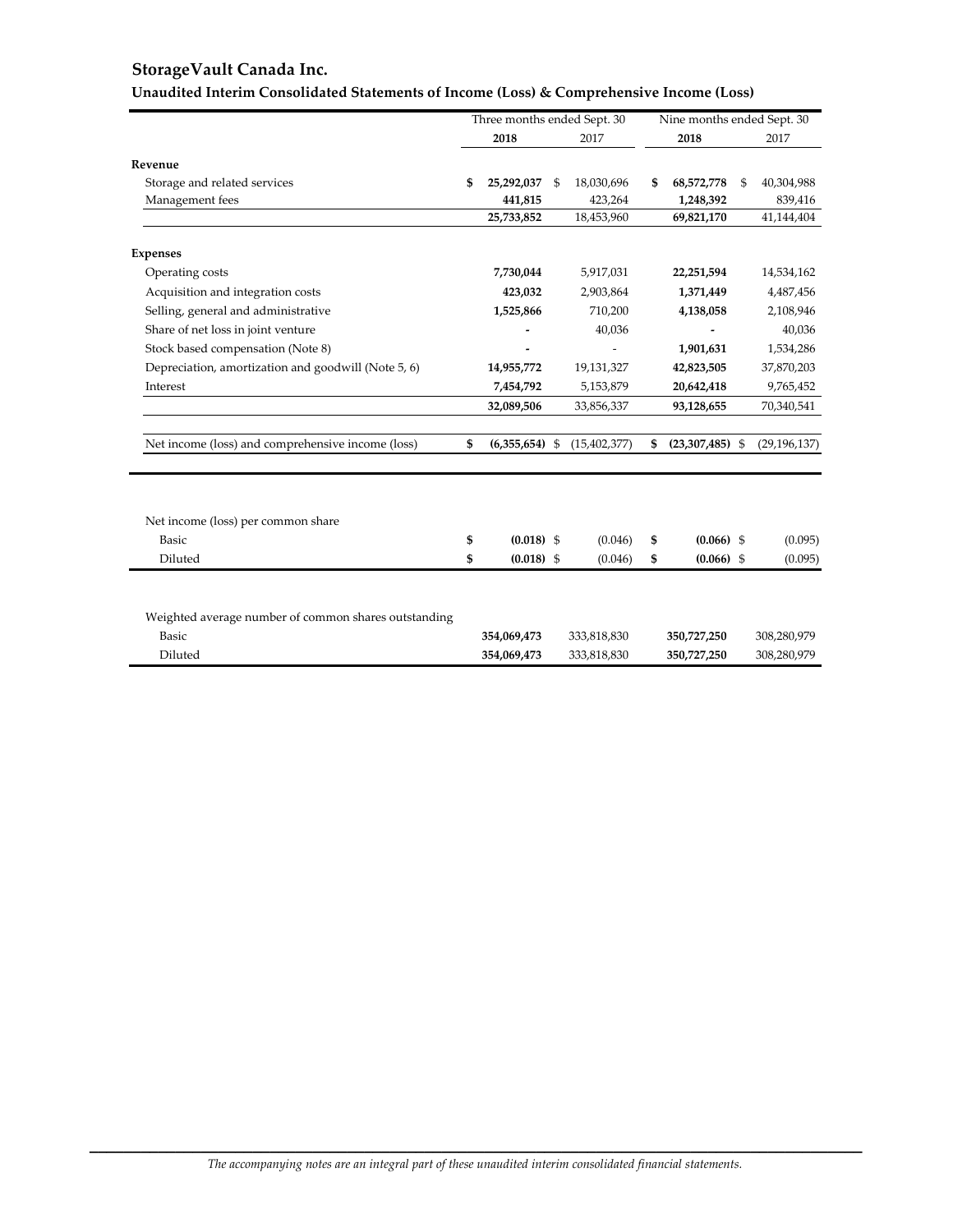### **StorageVault Canada Inc.**

#### **Unaudited Interim Consolidated Statements of Cash Flows**

|                                                                    | Nine months ended Sept. 30 |                 |  |
|--------------------------------------------------------------------|----------------------------|-----------------|--|
|                                                                    | 2018                       | 2017            |  |
| Cash provided by (used for) the following activities:              |                            |                 |  |
| <b>Operating activities</b>                                        |                            |                 |  |
| Net income (loss) and comprehensive income (loss)                  | $(23,307,485)$ \$<br>S     | (29, 196, 137)  |  |
| Adjustment for non-cash items:                                     |                            |                 |  |
| Depreciation, amortization and goodwill adjustment (Notes 5, 6)    | 42,823,505                 | 37,870,203      |  |
| Amortization of deferred financing costs                           | 867,289                    | 473,397         |  |
| Stock based compensation (Note 8)                                  | 1,901,631                  | 1,534,286       |  |
| Gain on disposal of real estate and equipment                      | (355, 017)                 | (155, 345)      |  |
| Cash flow from operations before non-cash working capital balances | 21,929,923                 | 10,526,404      |  |
| Net change in non-cash working capital balances                    |                            |                 |  |
| Accounts receivable                                                | (1,829,286)                | (2,096,604)     |  |
| Prepaid expenses and other current assets                          | 1,273,657                  | (4,639,671)     |  |
| Accounts payable and accrued liabilities                           | (3,342,888)                | 8,416,841       |  |
| Unearned revenue                                                   | 350,615                    | 242,641         |  |
|                                                                    | 18,382,021                 | 12,449,611      |  |
| <b>Financing activities</b>                                        |                            |                 |  |
| Common shares issued, net of issuance costs (Note 8)               | 1,609,387                  | 82,283,441      |  |
| Repurchase of common shares (Note 8)                               |                            | (89, 352)       |  |
| Dividends paid                                                     | (1,576,195)                | (1,549,873)     |  |
| Advances from long term debt                                       | 242,341,729                | 363,476,743     |  |
| Repayment of long term debt                                        | (137, 773, 598)            | (3,843,701)     |  |
|                                                                    | 104,601,323                | 440,277,258     |  |
| Investing activities                                               |                            |                 |  |
| Cash paid in business combinations (Note 4)                        | (121, 301, 717)            | (440, 147, 737) |  |
| Additions to real estate and equipment (Note 5, 6)                 | (11, 191, 090)             | (2,597,266)     |  |
| Investment in joint venture                                        |                            | (14,705,160)    |  |
| Proceeds on disposal of real estate and equipment                  | 34,148                     | 222,000         |  |
|                                                                    | (132, 458, 659)            | (457, 228, 163) |  |
| Decrease in cash and short term deposits                           | (9, 475, 315)              | (4,501,294)     |  |
| Cash and short term deposits balance, beginning of period          | 16,152,428                 | 15,591,698      |  |
| Cash and short term deposits balance, end of period                | 6,677,113                  | 11,090,404      |  |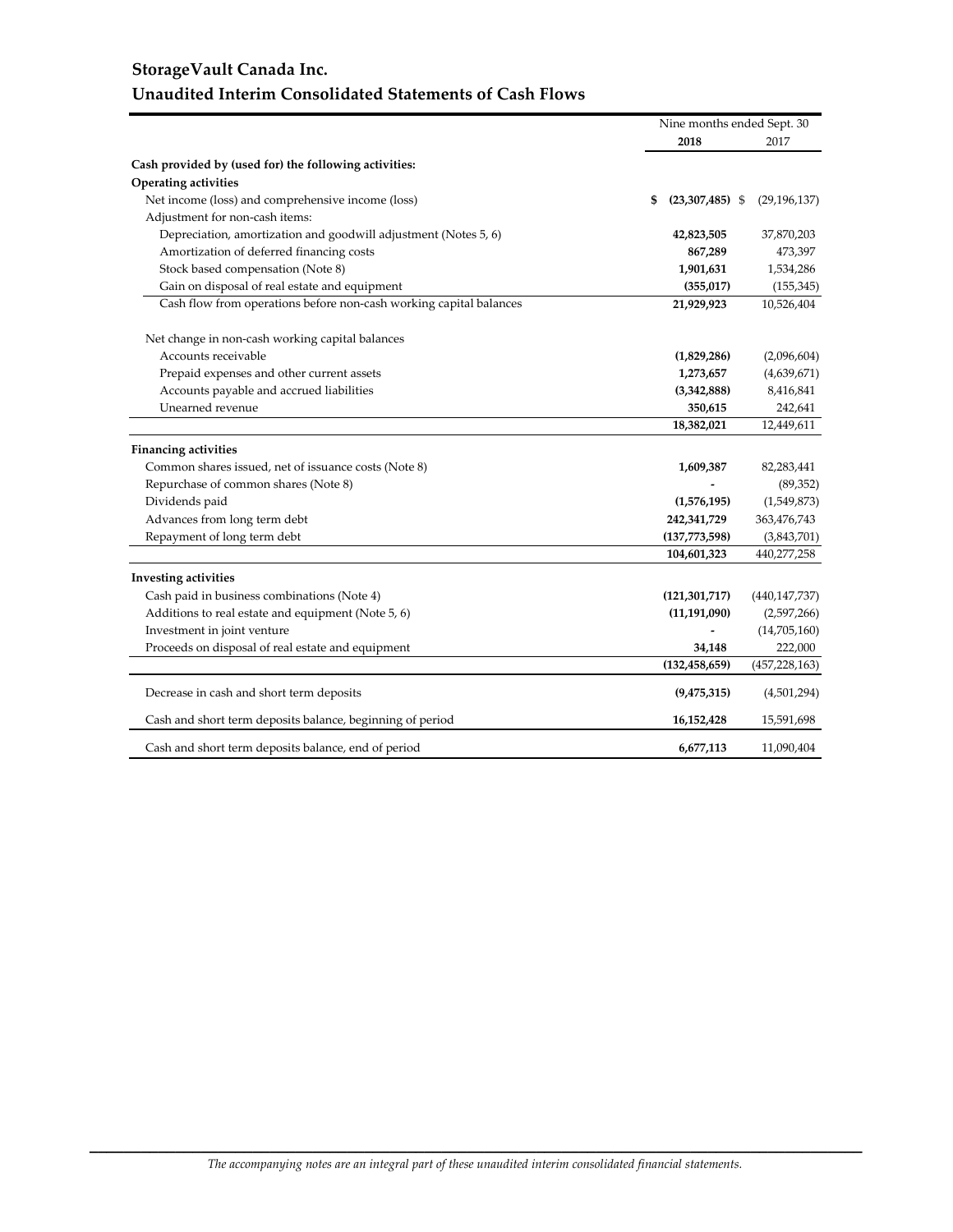#### **1. Description of Business**

The interim consolidated financial statements of StorageVault Canada Inc. and its subsidiaries (the "Corporation") as at and for the three and nine months ended September 30, 2018, were authorized for issuance by the Board of Directors of the Corporation on November 14, 2018. The Corporation is incorporated under the Business Corporations Act of Alberta and is domiciled in Canada. Its shares are publicly traded on the TSX Venture Exchange ("Exchange"). The address of its registered office is 1000 – 250 2nd Street SW, Calgary, AB, T2P 0C1.

The Corporation's primary business is owning, operating and leasing storage to individual and commercial customers across Canada.

#### **2. Basis of Presentation**

These interim consolidated financial statements and the notes thereto present the Corporation's financial results of operations and financial position under International Financial Reporting Standards ("IFRS") as issued by the International Accounting Standards Board ("IASB") as at January 1, 2018. They have been prepared in accordance with International Accounting Standard ("IAS") 34 "Interim Financial Reporting" and accordingly these interim consolidated financial statements do not include all the necessary annual disclosures in accordance with IFRS.

These interim consolidated financial statements should be read in conjunction with the Corporation's annual audited consolidated financial statements for the year ended December 31, 2017. The accounting policies and methods of computation followed in the preparation of these interim consolidated financial statements are consistent with those used in the preparation of the most recent annual report except for the adoption of IFRS 9 and IFRS 15 (Note 3).

The interim consolidated financial statements have been prepared under the historical cost method, except for the revaluation of certain financial assets and financial liabilities to fair value. The interim consolidated financial statements were prepared on a going concern basis, and are presented in Canadian dollars, which is the Corporation's functional currency.

#### **3. Accounting policies**

#### *Basis of Consolidation*

The interim consolidated financial statements include the accounts of StorageVault Canada Inc., its wholly owned subsidiaries, Sentinel Self‐Storage Corporation and Spyhill Ltd., and the consolidated entity 1712066 Alberta Ltd. ("1712066"), all of which are headquartered in Toronto, ON. The financial statements for the consolidated entities are prepared for the same reporting period as StorageVault Canada Inc. using consistent accounting policies. All intercompany transactions and balances have been eliminated in the preparation of these interim consolidated financial statements.

#### *Consolidated Entity*

StorageVault Canada Inc. established 1712066 for the purpose of refinancing a mortgage on its Regina, SK property using a defeasance process. The entity was dissolved on January 19, 2017. StorageVault Canada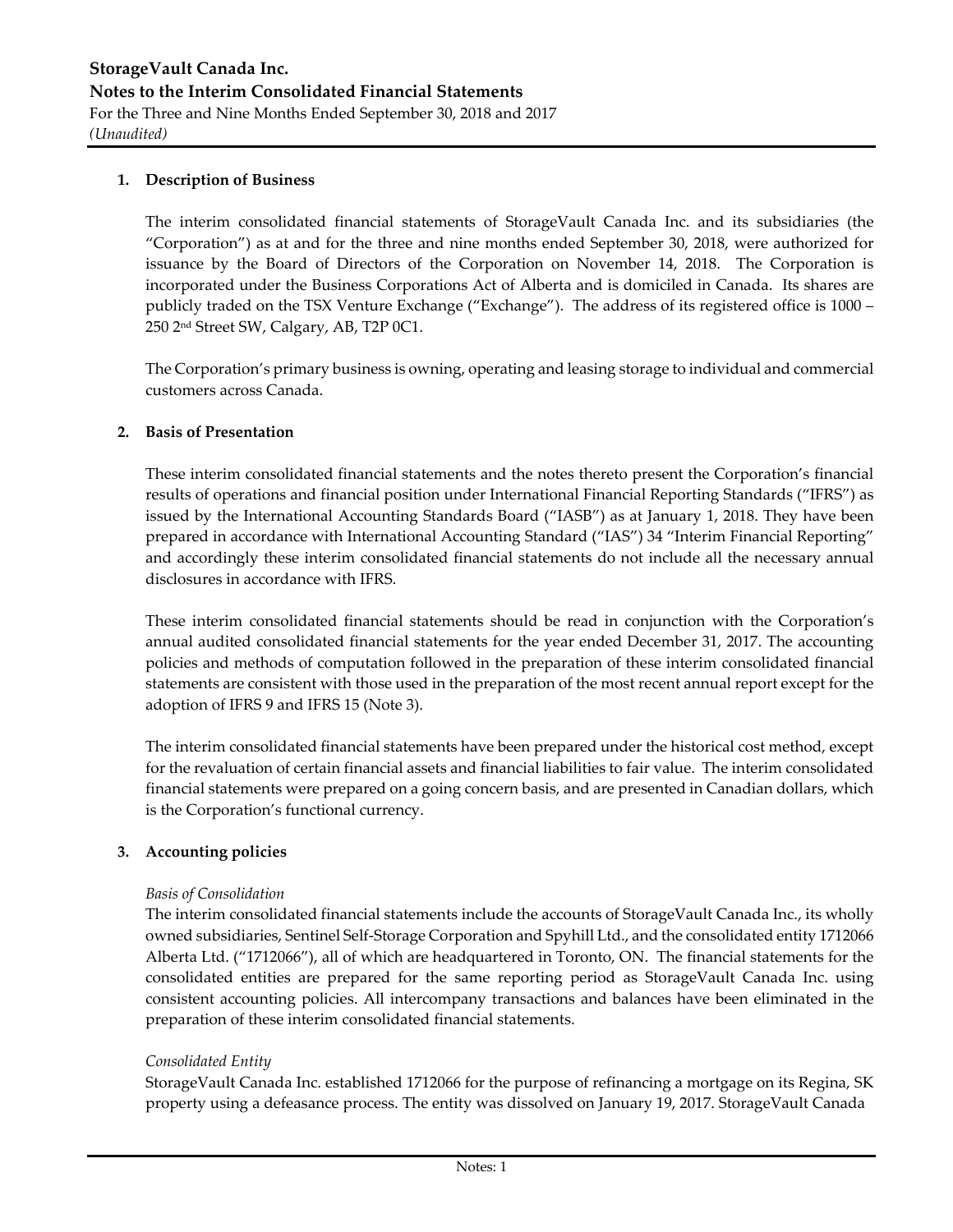Inc. did not have any direct or indirect shareholdings in 1712066. An entity is consolidated if, based on an evaluation of the substance of its relationship with StorageVault Canada Inc., it is determined that StorageVault Canada Inc. has rights, either directly through ownership or indirectly through contractual arrangements, to direct the relevant activities of the other entity. 1712066 was established under terms that impose strict limitations on the decision making powers of its management and that results in StorageVault Canada Inc. receiving the majority of the benefits related to its operations and net assets, being exposed to the majority of the risks incident to its activities, and retaining the majority of the residual or ownership risks related to its assets.

#### *Interest in Joint Venture*

The Corporation had an interest in a joint venture, through its wholly owned subsidiary Sentinel Self‐ Storage Corporation, Spyhill Ltd. ("JV"), which was a jointly controlled entity. The Corporation recognized its interest in the JV using the equity method of accounting. As at February 1, 2018, the Corporation wholly owned the JV through the purchase of the remaining 50% of its shares.

#### *Revenue Recognition*

Revenue comprises all rendering of services and sales of goods at the fair value of consideration received or receivable after the deduction of any trade discounts and excluding sales taxes.

Revenue is recognized when it can be measured reliably and the control over the goods or services is transferred to the customer. Under IFRS 15, in order to determine whether control has been transferred, the following five step approach is used:

- 1) Identify the contract with the customer
- 2) Identify separate performance obligations
- 3) Determine the transaction price of the contract
- 4) Allocate the transaction price to performance obligations
- 5) Recognize revenue as or when each performance obligation is satisfied

Storage units are rented to customers pursuant to rental agreements which provide for weekly or monthly rental terms with non-refundable rental payments. The rental agreements may be terminated by the customer without further obligation or cost upon vacating the storage unit. Revenue from rental agreements is recognized over the rental term pursuant to the rental agreement. Non‐refundable customer deposits, which are received to hold a unit for rent at a future date, are deferred and recognized as revenue upon commencement of the rental agreement. Receipts of rental fees for future periods are deferred and recognized as revenue when each respective monthly period commences. Provision is made for expected allowances as necessary.

Revenue from the sale of merchandise, including locks, boxes, packing supplies and equipment, is recognized when the merchandise is delivered to the customer. Revenue from investments is recognized when earned.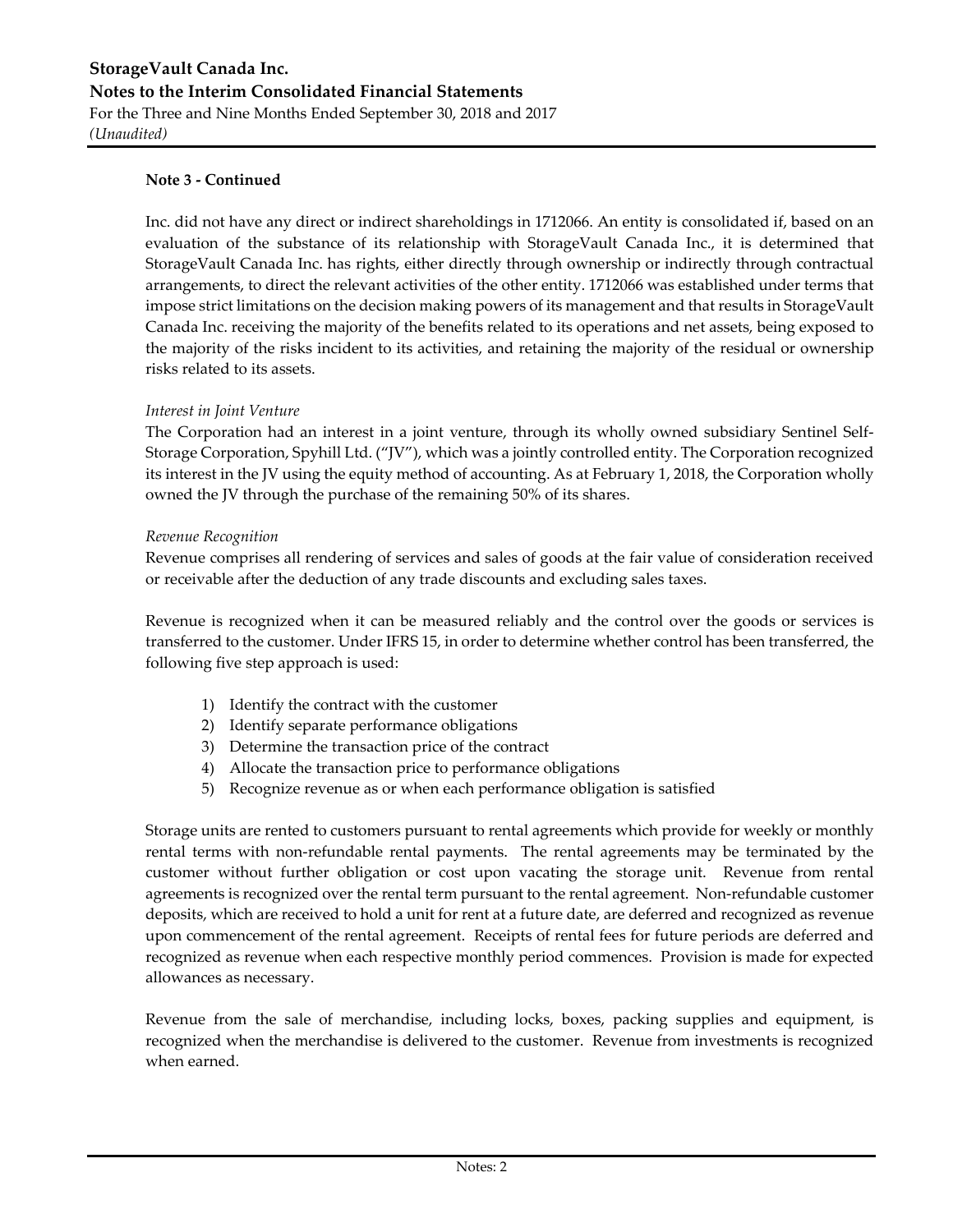### **StorageVault Canada Inc. Notes to the Interim Consolidated Financial Statements** For the Three and Nine Months Ended September 30, 2018 and 2017

*(Unaudited)*

#### **Note 3 – Continued**

#### *Business Combinations*

All business combinations are accounted for by applying the acquisition method. Upon acquisition, the assets (including intangible assets), liabilities and contingent liabilities acquired are measured at their fair value. The Corporation recognizes intangible assets as part of business combinations at fair value at the date of acquisition. The determination of these fair values is based upon management's judgment and includes assumptions on the timing and amount of future incremental cash flows generated by the assets acquired and the selection of an appropriate cost of capital. Acquisition and integration costs are recognized in profit or loss as incurred.

Goodwill represents the excess of the identifiable cost of an acquisition over the fair value of the Corporation's share of the net assets/net liabilities acquired at the date of acquisition. If the identifiable cost of acquisition is less than the fair value of the Corporationʹs share of the net assets/net liabilities acquired (i.e. a discount on acquisition) the difference is credited to the Interim Consolidated Statements of Income (Loss) and Comprehensive Income (Loss) in the period of acquisition. At the acquisition date, goodwill acquired is recognized as an asset and allocated to each cash‐generating unit ("CGU") expected to benefit from the business combination's synergies and to the lowest level at which management monitors the goodwill.

If the initial accounting for a business combination is incomplete by the end of the reporting period in which the combination occurs, the Corporation reports provisional amounts for the items for which the accounting is incomplete. Those provisional amounts are adjusted retrospectively during the measurement period, or additional assets or liabilities are recognized, to reflect new information obtained about facts and circumstances that existed as of the acquisition date that, if known, would have affected the amounts recognized as of that date. The measurement period is the period from the date of acquisition to the date the Corporation obtains complete information about facts and circumstances that existed as of the acquisition date up to a maximum of one year.

#### S*ignificant Accounting Estimates and Judgments*

The preparation of the interim consolidated financial statements requires management to make judgments, estimates and assumptions that affect the application of policies and reported amounts of assets and liabilities, income and expenses. The estimates and associated assumptions are based on historical experience and various other factors that are believed to be reasonable under the circumstances, the results of which form the basis of making judgments about carrying values of assets and liabilities that are not readily apparent from other sources. Actual results may differ from these estimates. The estimates and underlying assumptions are reviewed on an ongoing basis. Revisions to accounting estimates are recognized in the period in which the estimate is revised if the revision affects only that period or in the period of the revision and future periods if the revision affects both current and future periods.

Estimates and assumptions that have a significant risk of causing a material adjustment to the carrying amounts of assets and liabilities within the next financial year include, but are not necessarily limited to:

Real estate and equipment - The Corporation determines the carrying value of its real estate and equipment based on policies that incorporate estimates, assumptions and judgments relative to the useful lives and residual values of the assets.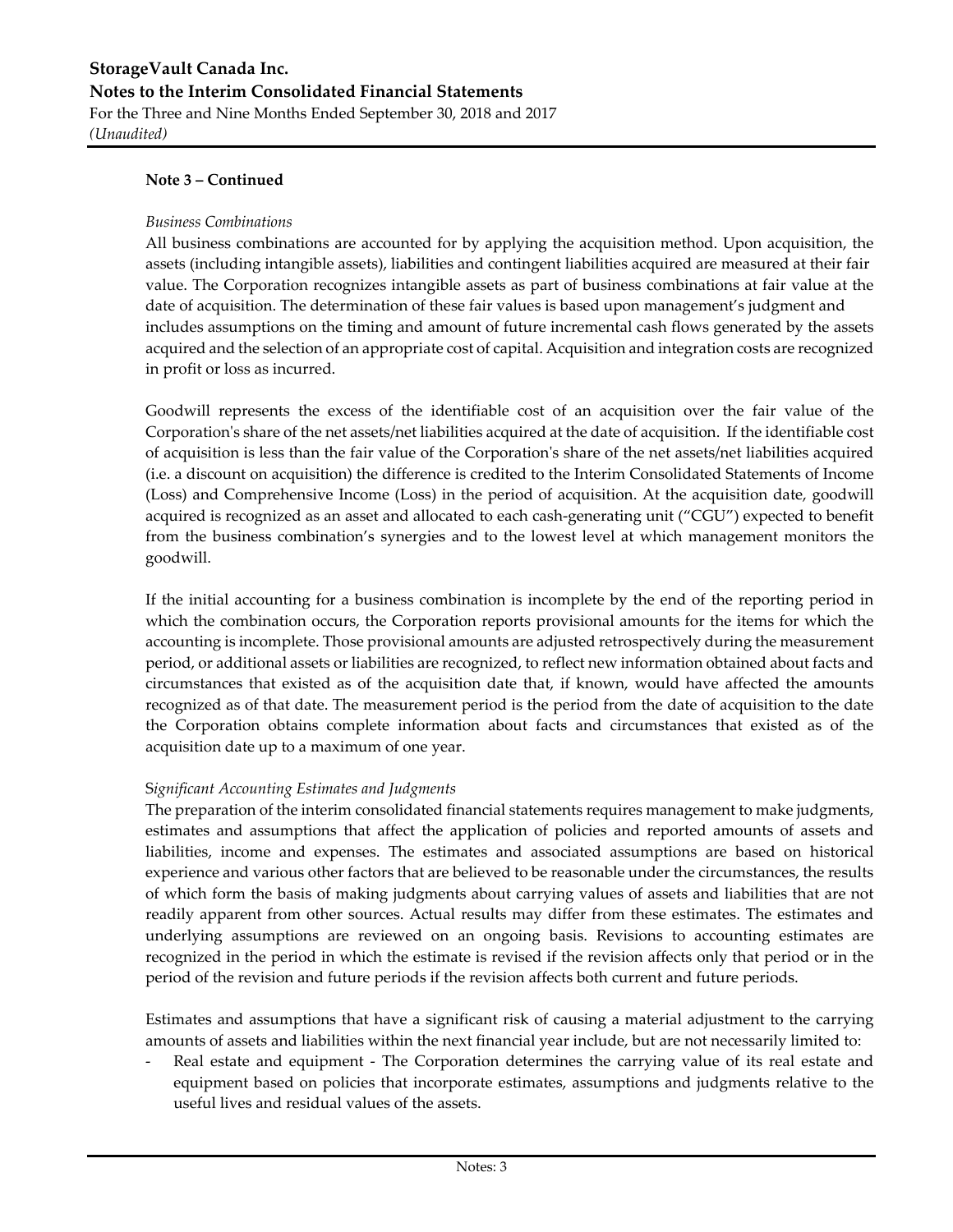- Impairment of non-financial assets Impairment exists when the carrying value of an asset or CGU exceeds its recoverable amount, which is the higher of its fair value less costs of disposal and its value in use. The fair value less costs of disposal calculation is based on available data from binding sales transactions in an arm's length transaction of similar assets or observable market prices less incremental costs for the disposal of the asset. The value in use calculation is based on a discounted cash flow model. The estimated future cash flows are derived from management estimates, budgets and past performance and do not include activities that the Corporation is not yet committed to or significant future investments that will enhance the asset's performance of the CGU being tested. The recoverable amount is sensitive to the discount rate used for the discounted cash flow model as well as the expected future cash flows and the growth rate used for extrapolation purposes.
- ‐ Purchase price allocations ‐ Estimates are made in determining the fair value of assets and liabilities, including the valuation of separately identifiable intangibles acquired as part of an acquisition. These estimates may be further based on management's best assessment of the related inputs used in valuation models, such as future cash flows and discount rates.
- ‐ Bad debts ‐ The Corporation estimates potential bad debts based on an analysis of historical collection activity and specific identification of overdue accounts. Actual bad debts may differ from estimates made.
- ‐ Income taxes ‐ Income taxes are subject to measurement uncertainty due to the possibility of changes in tax legislation or changes in the characterization of income sources.
- Stock based compensation Compensation costs accrued for stock based compensation plans are subject to the estimation of the ultimate payout using pricing models such as the Black‐Scholes model which is based on significant assumptions such as volatility, dividend yield and expected term.

Management judgments that may affect reported amounts of assets and liabilities, income and expenses include but are not necessarily limited to:

- For the purpose of assessing impairment of tangible and intangible assets, assets are grouped at the lowest level of separately identified cash inflows which make up the CGU. Determination of what constitutes a CGU is subject to management judgment. The asset composition of the CGU can directly impact the recoverability of the assets included within the CGU.
- The determination of which entities require consolidation is subject to management judgment regarding levels of control, assumptions of risk and other factors that may ultimately include or exclude an entity from the classification of a subsidiary or other entity requiring consolidation.
- For the purpose of recording asset acquisitions, management must exercise judgment to determine if the acquisition meets the definition of a business. Such determination may affect the recorded amounts of specific assets and liabilities, goodwill and/or transaction costs.
- ‐ The Corporation applied judgment in determining control over the JV where the Corporation held 50% equity ownership. The judgment was based on a review of all contractual agreements to determine if the Corporation has control over the activities, projects, financial and operating policies of the JV. Through a shareholder agreement, the Corporation was guaranteed 50% of seats on the board of the JV and participated in all significant financial and operating decisions. Joint control was established by the shareholder arrangement that required unanimous agreement on decisions made on relevant activities.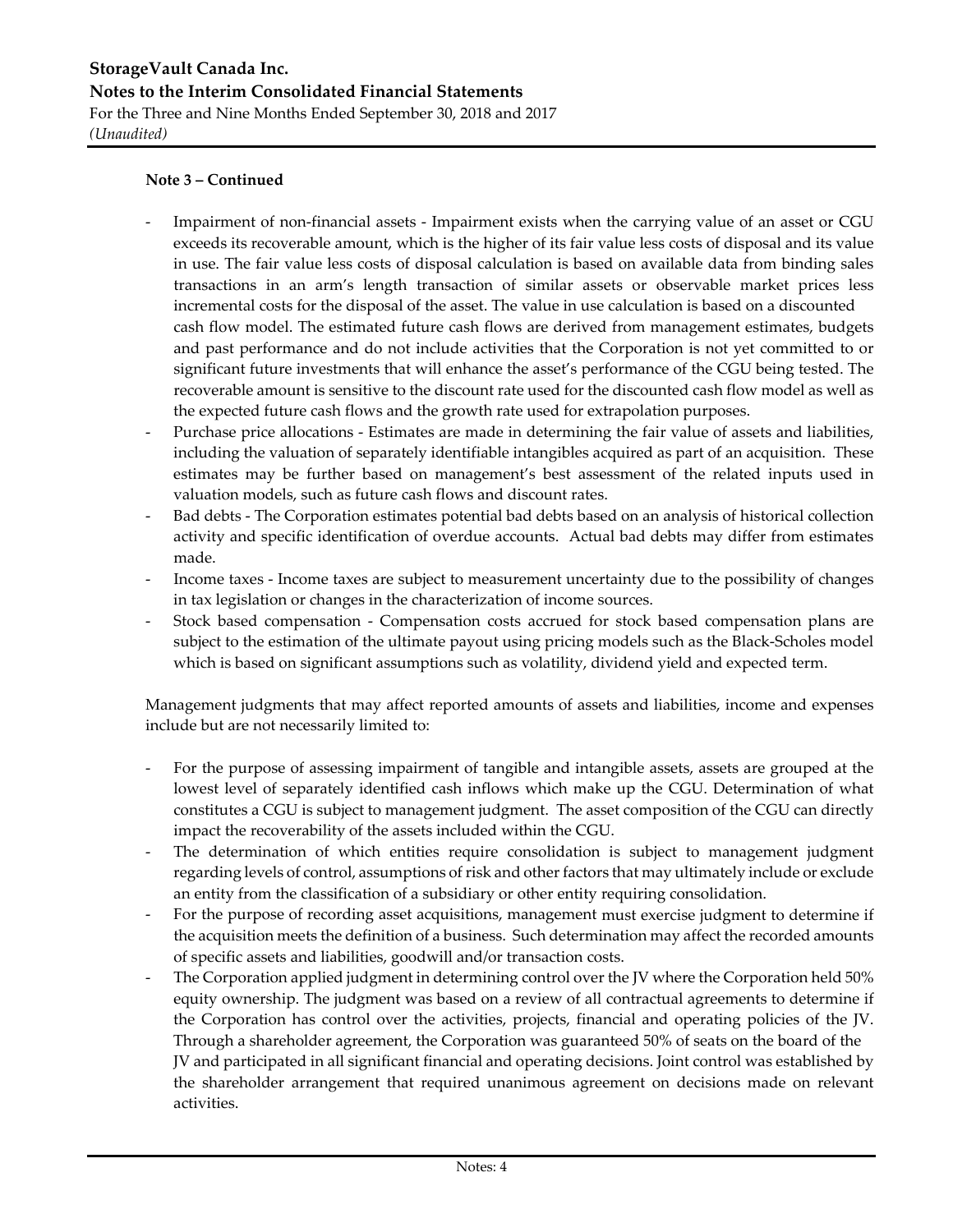Management has applied judgment in assessing that the management contracts acquired have an indefinite useful life because the Corporation purchased a complete system to operationally manage its own business and that of other self storage businesses. The Corporation has acquired substantial know-how and expertise in managing stores owned by third parties, including long term relationships, which the Corporation will have the benefit of for an indefinite period of time. The management contracts have therefore been deemed to have an indefinite useful life.

#### *Cash and Short Term Deposits*

Cash and short term deposits on these Interim Consolidated Statements of Financial Position are comprised of cash at bank and on hand, and short term, highly liquid deposits with an original maturity of 3 months or less. For the purpose of these Interim Consolidated Statements of Cash Flows, cash and short term deposits are defined as above, net of outstanding bank overdrafts, except where no right of set‐off exists.

#### *Real Estate and Equipment*

Real Estate and Equipment are stated at historical cost less accumulated depreciation and any impairment in value. Historical cost includes expenditures that are directly attributable to the acquisition of the items.

Subsequent costs are included in the asset's carrying amount or recognized as a separate asset, as appropriate, only when it is probable that future economic benefits associated with the item will flow to the Corporation and the cost of the item can be measured reliably. The carrying amount of the replaced part is derecognized. All other repairs and maintenance are charged to the Interim Consolidated Statements of Income (Loss) and Comprehensive Income (Loss) during the financial period in which they are incurred.

Once an asset is available for use in the location and condition intended by management, it is depreciated to its residual value using the appropriate depreciation rate set forth by management. Land is not depreciated.

Depreciation is calculated using the declining balance method to depreciate the cost of real estate and equipment to their residual values over their estimated useful lives, as follows:

| Land, Yards, Buildings & Improvements - | <b>Buildings</b>             | 4%               |
|-----------------------------------------|------------------------------|------------------|
|                                         | Leasehold improvements       | 20%              |
|                                         | Business operating equipment | 10%              |
|                                         | Fences and parking lots      | 8%               |
| <b>Storage Containers -</b>             | Storage containers           | 10%              |
| Vehicles -                              | Vehicles                     | $30\%$ to $40\%$ |
|                                         | Truck decks and cranes       | 20%              |
| Office and Computer Equipment -         | Furniture and equipment      | 20%              |
|                                         | Computer equipment           | 45%              |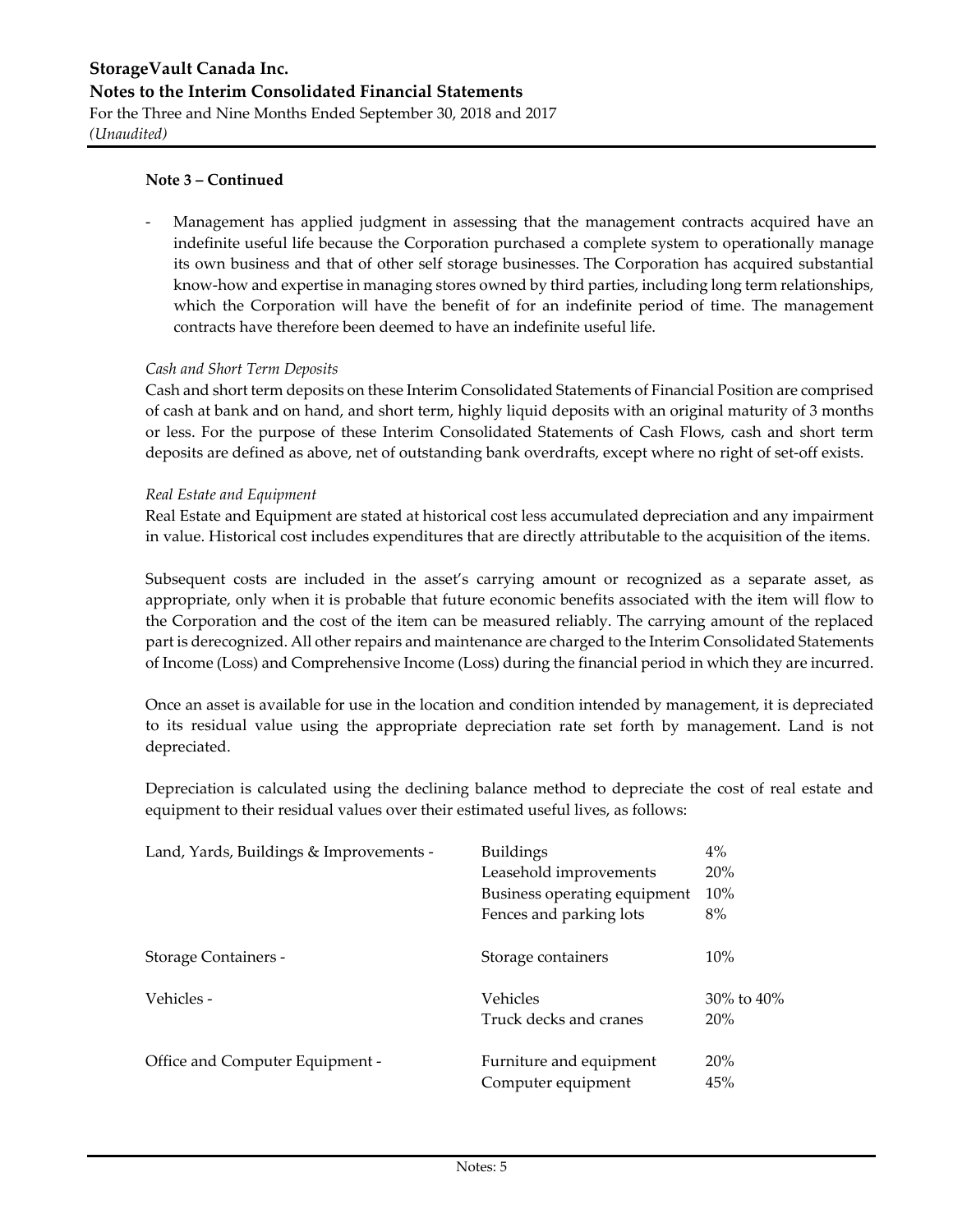The residual value and useful lives of real estate and equipment are reviewed, and adjusted if appropriate, at each Interim Consolidated Statement of Financial Position date. An asset's carrying value is written down to its recoverable amount if the asset's carrying amount is greater than its estimated recoverable amount. These impairment losses are recognized in the Interim Consolidated Statements of Income (Loss) and Comprehensive Income (Loss). Following the recognition of an impairment loss, the depreciation charge applicable to the asset is adjusted prospectively in order to systematically allocate the revised carrying amount, net of any residual value, over the remaining useful life.

#### *Goodwill and Intangible Assets*

Goodwill represents the excess of the cost of an acquisition over the fair value of the identifiable assets and liabilities acquired at the date of acquisition. Goodwill is carried at cost less accumulated impairment losses.

Infinite life intangible assets are carried at cost less accumulated amortization and accumulated impairment losses. Amortization begins when an asset is available for use and is calculated on a straight‐line basis to allocate the cost of assets over their estimated useful lives as follows: Franchise Agreements ‐ 10 years; Tenant Relationships – 22 to 48 months; Website Development Costs – 12 months.

Indefinite life intangible assets, consisting of management contracts, are carried at cost and are not amortized.

Goodwill and indefinite life intangibles are reviewed for impairment annually by assessing the recoverable amount of each CGU to which it relates, where applicable. The recoverable amount is the higher of fair value less costs of disposal, and value in use. When the recoverable amount of the CGU is less than the carrying amount, an impairment loss is recognized. Any impairment is recognized immediately in the Interim Consolidated Statements of Income (Loss) and Comprehensive Income (Loss) and is not subsequently reversed.

#### *Leases*

A lease is defined as an agreement whereby the lessor conveys to the lessee, in return for a payment or a series of payments, the right to use a specific asset for an agreed period of time. Where the Corporation is a lessee and has substantially all the risks and rewards of ownership of an asset, the arrangement is considered a finance lease. Assets held under a finance lease are recognized as assets of the Corporation within real estate and equipment at the inception of the lease at the lower of fair value and the present value of the minimum lease payments. Assets held under finance leases are amortized on a basis consistent with similar owned assets. Payments made under finance leases are apportioned between capital repayments and interest expense charged to the Interim Consolidated Statements of Income (Loss) and Comprehensive Income (Loss). Other leases where the Corporation is a lessee are treated as operating leases. Payments made under operating leases are recognized in the Interim Consolidated Statements of Income (Loss) and Comprehensive Income (Loss) on a straight‐line basis over the term of the lease.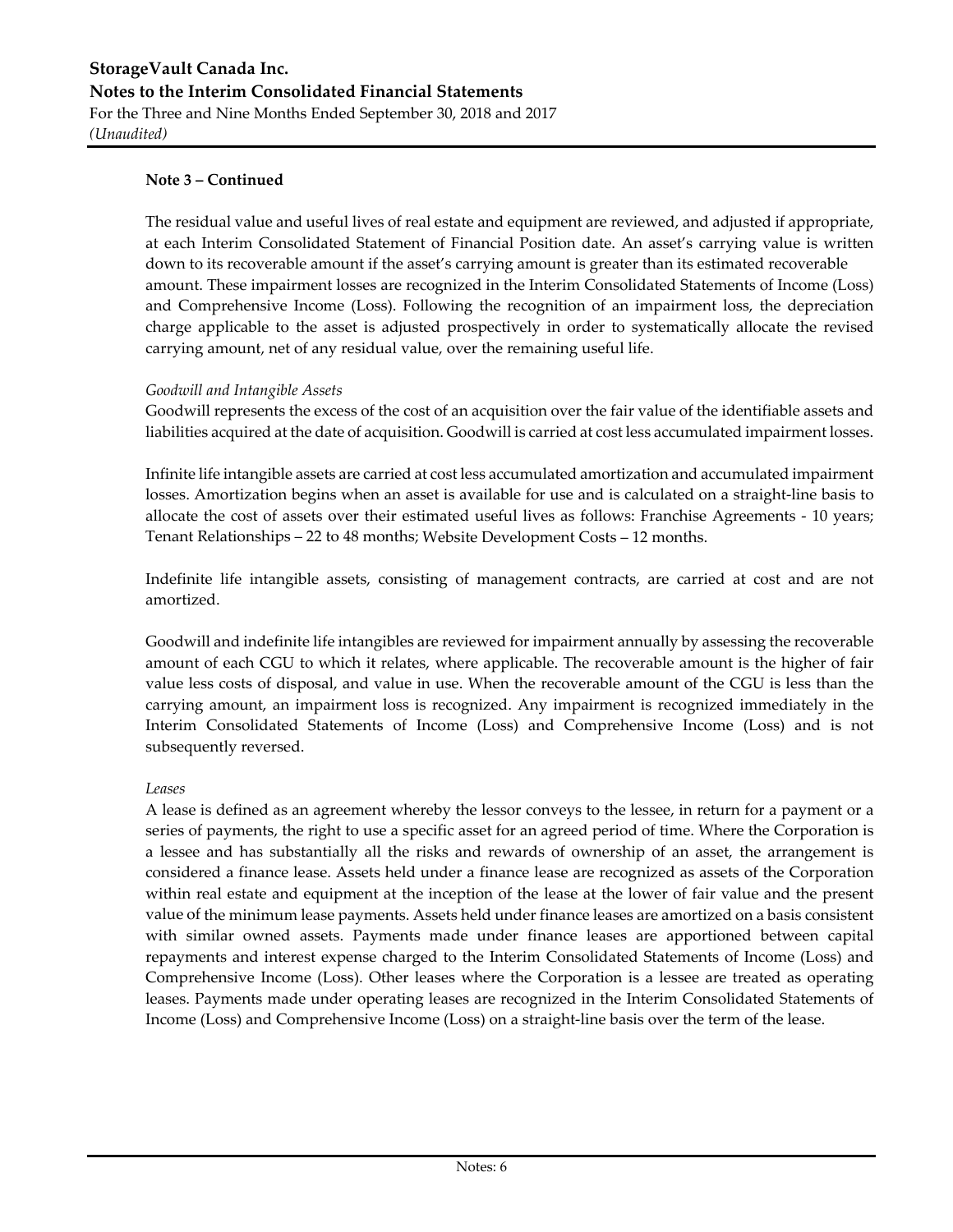#### **StorageVault Canada Inc. Notes to the Interim Consolidated Financial Statements** For the Three and Nine Months Ended September 30, 2018 and 2017 *(Unaudited)*

#### **Note 3 – Continued**

#### *Income Taxes*

Income tax is comprised of current tax and deferred tax. Income tax is recognized in the Interim Consolidated Statements of Income (Loss) and Comprehensive Income (Loss) except to the extent that it relates to items recognized directly in equity, in which case it is recognized in equity.

Current tax is the tax expected to be payable on the taxable income for the year, using tax rates enacted or substantively enacted at the reporting date, and any adjustment to tax payable in respect of previous years.

Deferred tax is recognized using the liability method, providing for temporary differences between the carrying amounts of assets and liabilities for financial reporting purposes and the amounts used for taxation purposes. Deferred tax is not recognized on the initial recognition of assets or liabilities in a transaction that is not a business combination. In addition, deferred tax is not recognized for taxable temporary differences arising on the initial recognition of goodwill. Deferred tax is measured at the tax rates that are expected to be applied to temporary differences when they reverse, based on the laws that have been enacted or substantively enacted by the reporting date. Deferred tax assets and liabilities are offset if there is a legally enforceable right to offset, and they relate to income taxes levied by the same tax authority on the same taxable entity, or on different taxable entities, but they intend to settle current tax liabilities and assets on a net basis or their tax assets and liabilities will be realized simultaneously.

A deferred tax asset is recognized to the extent that it is probable that future taxable profits will be available against which the temporary difference can be utilized. Deferred tax assets are reviewed at each reporting date and are reduced to the extent that it is no longer probable that the related tax benefit will be realized.

#### *Stock Based Compensation*

The fair value of stock options issued to directors, officers and consultants under the Corporation's stock option plan is estimated at the date of issue using the Black‐Scholes option pricing model, and charged to the Interim Consolidated Statement of Income (Loss) and Comprehensive Income (Loss) and contributed surplus. Each tranche in an award is considered a separate award with its own vesting period and grant date fair value. On the exercise of options, the cash consideration received and the fair value of the option previously credited to contributed surplus are credited to share capital.

The fair value of options issued to advisors in conjunction with financing transactions is estimated at the date of issue using the fair value of the goods and services received first, if determinable, then by the Black-Scholes option pricing model, and charged to share capital and contributed surplus over the vesting period. On the exercise of agent options, the cash consideration received and the fair value of the option previously credited to contributed surplus are credited to share capital.

When stock options are cancelled, it is treated as if the stock options had vested on the date of cancellation and any expense not yet recognized for the award is recognized immediately. However, if a new option is substituted for the cancelled option and is designated as a replacement option on the date that it is granted, the cancelled and the new options are treated as if they were a modification of the original option.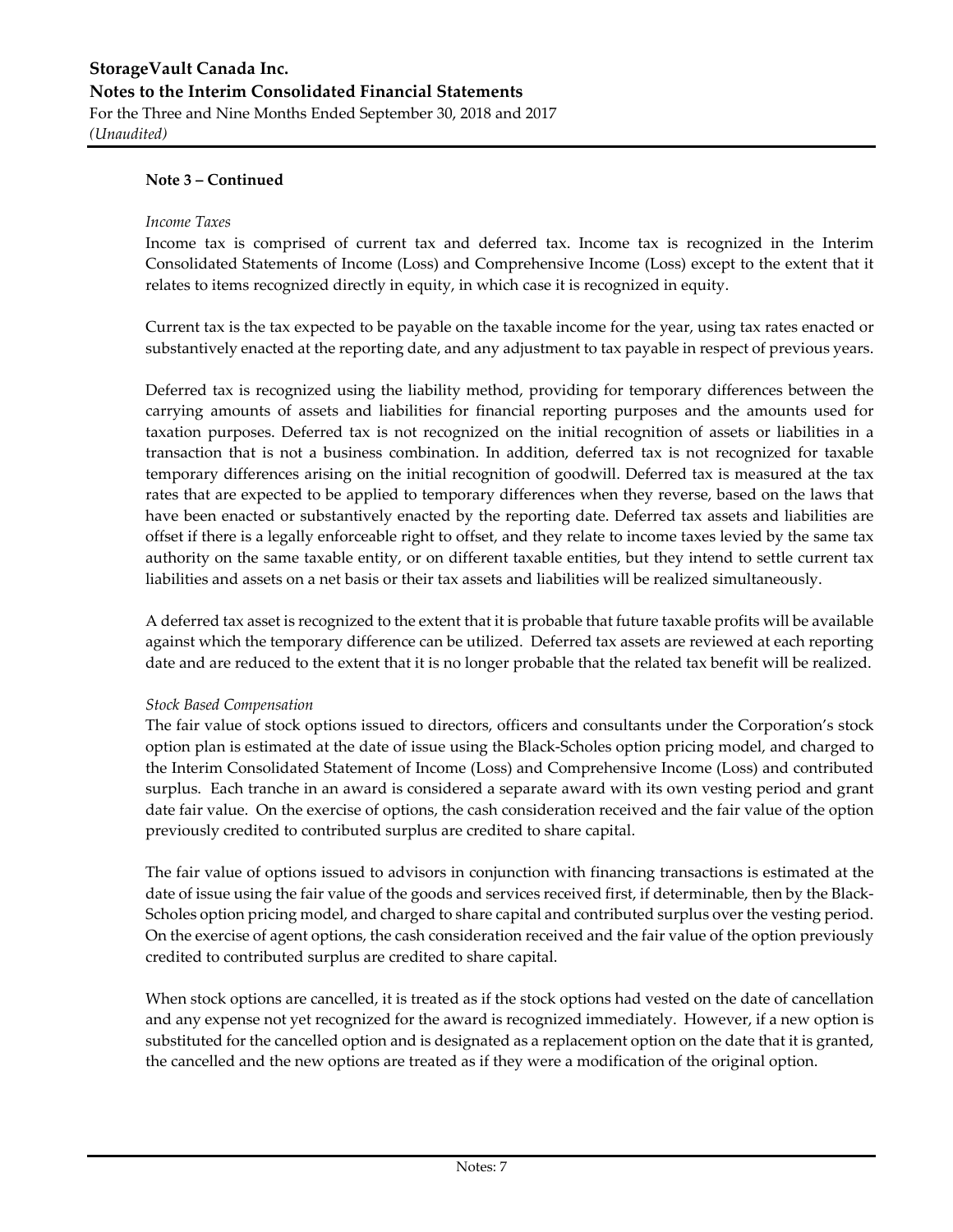Option pricing models require the input of highly subjective assumptions, including the expected price volatility. Changes in these assumptions can materially affect the fair value estimate and, therefore, the existing models do not necessarily provide a reliable single measure of the fair value of the Corporation's share purchase options. Forfeitures are estimated for each reporting period and adjusted as required to reflect actual forfeitures that have occurred in the period.

#### *Income (Loss) per Share*

Basic income (loss) per common share is computed by dividing the net income (loss) by the weighted average number of common shares outstanding during the period. Diluted net income (loss) per share is calculated by dividing the net earnings by the weighted average number of shares outstanding as adjusted for the potential dilution that would occur if outstanding stock options, subordinated debentures, preferred shares or other potentially dilutive financial instruments were exercised or converted to common shares.

The weighted average number of diluted shares is calculated in accordance with the treasury stock method. The treasury stock method assumes that the proceeds received from the exercise of all potentially dilutive instruments are used to repurchase common shares at the average market price.

#### *Share Capital*

Ordinary shares are classified as equity. Incremental costs directly attributable to the issue of shares are shown in equity as a deduction from the proceeds received.

#### *Segment Reporting*

An operating segment is a component of the Corporation that engages in business activities from which it may earn revenues and incur expenses. All operating segments' operating results are reviewed regularly by the Corporation's CEO and or CFO in order to make decisions regarding the allocation of resources to the segment. Segment results include items directly attributable to a segment as well as those that can be allocated on a reasonable basis.

#### *Changes in Accounting Policies*

The Corporation has adopted the following new and revised standards effective January 1, 2018:

#### IFRS 9 ‐ Financial Instruments

The International Accounting Standards Board issued IFRS 9 – Financial Instruments that introduces new requirements for classifying and measuring financial instruments. The standard is effective for fiscal years beginning on or after January 1, 2018. IFRS 9 affects the classification and measurement of financial assets and financial liabilities and the recognition of expected credit losses. The Corporation adopted IFRS 9 effective January 1, 2018 on a retrospective basis. The prior year comparative information has not been adjusted with respect to the adoption of IFRS 9's classification and measurement requirements as the adoption of IFRS 9 did not result in material changes to the determination of the Corporation's anticipated credit losses and associated allowance for doubtful accounts.

There were no adjustments to the carrying amounts of financial instruments as a result of the measurement classification category changes from IAS 39 to IFRS 9.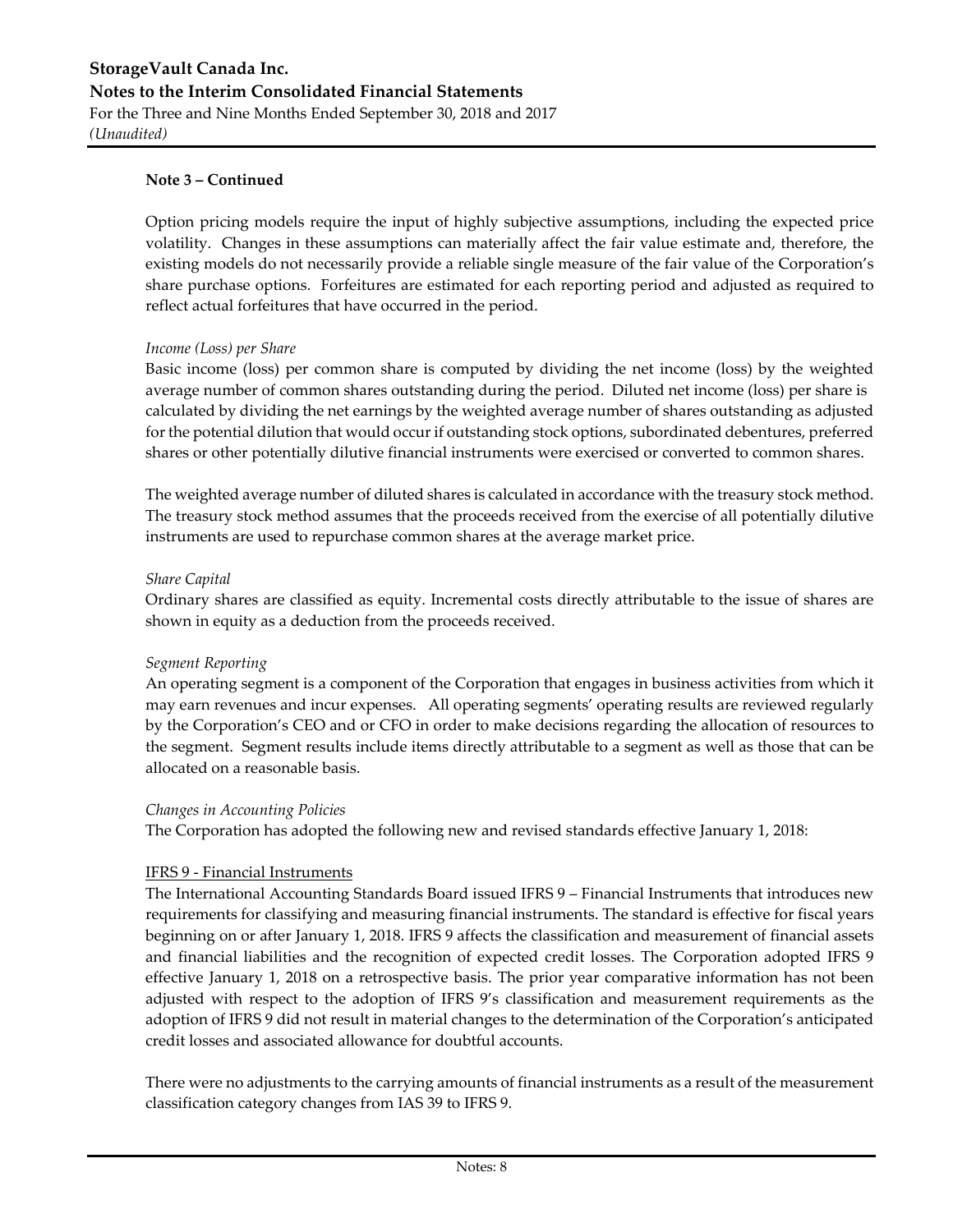Consistent with the requirements of IFRS 9, the Corporation assesses the lifetime expected credit losses on an ongoing basis and updates its assumptions, if and when required.

- a) Financial assets ‐ Pursuant to IFRS 9, the classification of financial assets is based on the Corporation's assessment of its business model for holding financial assets. The classification categories are as follows:
	- Financial assets measured at amortized cost: assets that are held within a business model whose objective is to hold assets to collect contractual cash flows and its contractual terms give rise on specified dates to cash flows that are solely payments of principal and interest on the principal amount outstanding.
	- Financial assets at fair value through other comprehensive income: assets that are held within a business model whose objective is achieved by both collecting contractual cash flows and selling financial assets and its contractual terms give rise on specified dates to cash flows that are solely payments of principal and interest on the principal amount outstanding.
	- Financial assets at fair value through profit or loss: assets that do not meet the criteria for amortized cost or fair value through other comprehensive income.

Financial assets measured at amortized cost are measured at cost using the effective interest method. The amortized cost is reduced by impairment losses at an amount equal to the lifetime expected credit losses that result from all possible default events over the expected life of the financial instrument. Loss allowances for financial assets measured at amortized cost are deducted from the gross carrying amounts of the assets and the loss is recognized in the Interim Consolidated Statements of Income (Loss) and Comprehensive Income (Loss). When a trade receivable is uncollectible, it is written off against the allowance for doubtful accounts.

Financial assets are derecognized when the contractual rights to the cash flows from the financial asset expire or when the contractual rights to those assets are transferred.

- b) Financial liabilities ‐ The classification of financial liabilities is determined by the Corporation at initial recognition. The classification categories are as follows:
	- ‐ Financial liabilities measured at amortized cost: financial liabilities initially measured at fair value less directly attributable transaction costs and are subsequently measured at amortized cost using the effective interest method. Interest expense is recognized in the Interim Consolidated Statements of Income (Loss) and Comprehensive Income (Loss).
	- ‐ Financial liabilities measured at fair value through profit or loss: financial liabilities measured at fair value with changes in fair value and interest expense recognized in the Interim Consolidated Statements of Income (Loss) and Comprehensive Income (Loss).

Financial liabilities are derecognized when the obligation is discharged, cancelled or expired.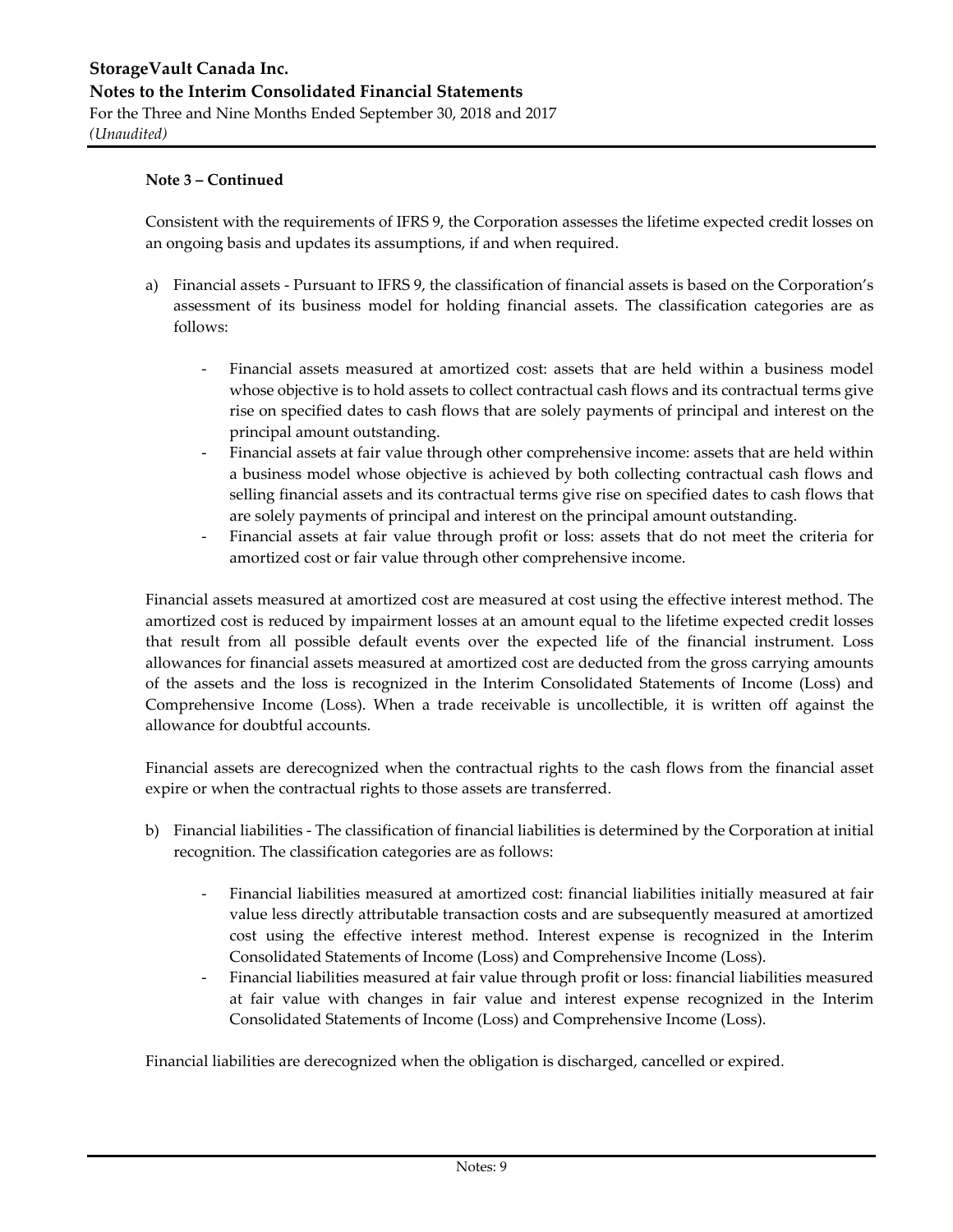The following table summarizes the classification impacts of the adoption of IFRS 9:

| Previous classification | New classification |
|-------------------------|--------------------|
| under IAS 39            | under IFRS 9       |
|                         |                    |
| Loans and receivables   | Amortized cost     |
| Loans and receivables   | Amortized cost     |
|                         |                    |
| Other liabilities       | Amortized cost     |
| Other liabilities       | Amortized cost     |
|                         |                    |

#### IFRS 15 ‐ Revenue from contracts with customers

On May 28, 2014 the IASB issued IFRS 15, "Revenue from contracts with customers". IFRS 15 replaced existing standards and interpretations on revenue recognition. The standard is effective for annual periods beginning on or after January 1, 2018. The standard outlines a single comprehensive model for entities for revenue recognition arising from contracts with customers.

The Corporation has completed its evaluation of the impact of IFRS 15 on its interim consolidated financial statements. The Corporation's practices of revenue recognition are unchanged upon adoption of this standard, therefore, the adoption of IFRS 15 did not result in a material impact to the interim consolidated financial statements. The Corporation has elected to apply the standard on a modified retrospective basis. Under this approach, the 2017 comparative period was not restated. There was no cumulative transitional adjustment to the opening retained earnings balance required.

#### *Future Accounting Pronouncements*

The Corporation has reviewed new and revised accounting pronouncements that have been issued but are not yet effective and determined that the following may have an impact on the Corporation:

#### IFRS 16, "Leases"

On January 13, 2016, the IASB published a new standard, IFRS 16, "Leases". The new standard brings most leases on‐balance sheet for lessees under a single model, eliminating the distinction between operating and finance leases. The standard is effective for annual periods beginning on or after January 1, 2019, with early application permitted but only if the entity is also applying IFRS 15, "Revenue from contracts with customersʺ. Under the new standard, a lessee recognizes a right‐of‐use asset and a lease liability. The right‐ of‐use asset is treated similarly to other non‐financial assets and depreciated accordingly. The liability accrues interest. The Corporation is still evaluating the impact the adoption of this standard will have on its interim consolidated financial statements. The Corporation expects to apply the standard by its mandatory effective date.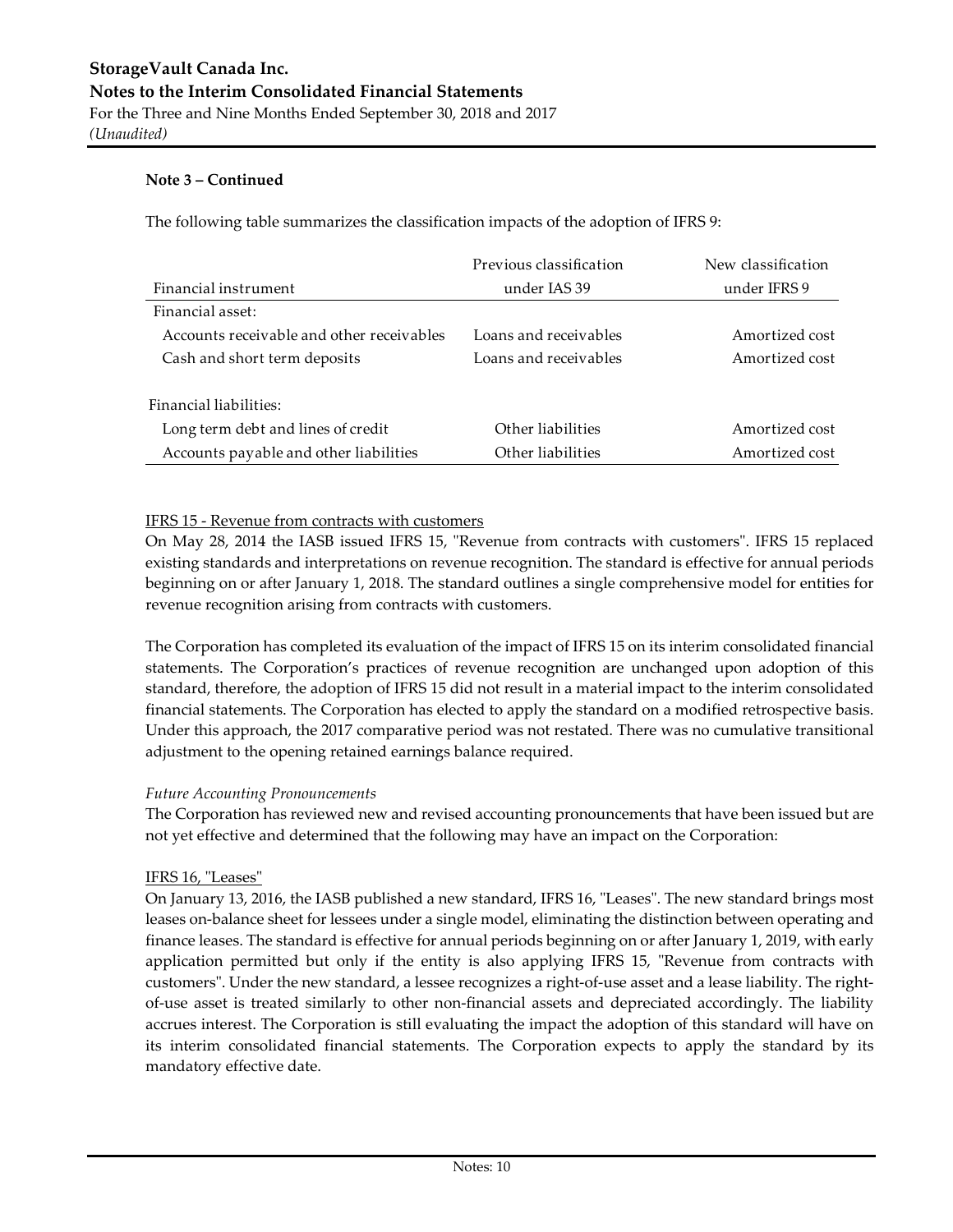#### **4. Acquisitions**

During the nine months ended September 30, 2018, the Corporation completed the below transactions that met the definition of a business under IFRS 3 – Business Combinations. These acquisitions have been accounted for using the acquisition method with the results of the operations being included in the interim consolidated financial statements of the Corporation since the date of acquisition. At the time the financial statements were authorized for issue, the Corporation had not yet completed the accounting for the acquisitions. In particular, the purchase allocations of the fair values of the assets acquired and consideration paid disclosed below have only been determined provisionally as the valuations have not been finalized. Details of the acquisitions are:

#### Acquisition 1:

On February 1, 2018, the Corporation completed the acquisition of the remaining 50% of the Joint Venture for a stated purchase price of \$17,175,000 plus adjustments for working capital and debt in place, which resulted in a total consideration of \$18,263,269. The acquisition was an armʹs length transaction. The purchase price was paid for by cash on hand and debt assumed.

A summary of the assets acquired are as follows:

| Land, Yards, Buildings & Improvements                                           | \$16,504,823    |
|---------------------------------------------------------------------------------|-----------------|
| <b>Tenant Relationships</b>                                                     | 1,758,446       |
| Net Assets Acquired                                                             | 18,263,269      |
| Consideration paid for the net assets acquired was obtained from the following: |                 |
| Cash                                                                            | 17,175,000      |
| Debt assumed                                                                    | 1,193,217       |
| Working capital adjustments                                                     | (104, 948)      |
|                                                                                 | 18,263,269      |
| Selected information for the acquisition, since its acquisition date:           |                 |
| Revenue                                                                         | 949,659         |
| Operating costs                                                                 | 318,065         |
|                                                                                 | 631,594         |
| Amortization                                                                    | 840,319         |
| Interest                                                                        | 344,337         |
| Net income (loss)                                                               | \$<br>(553,062) |
|                                                                                 |                 |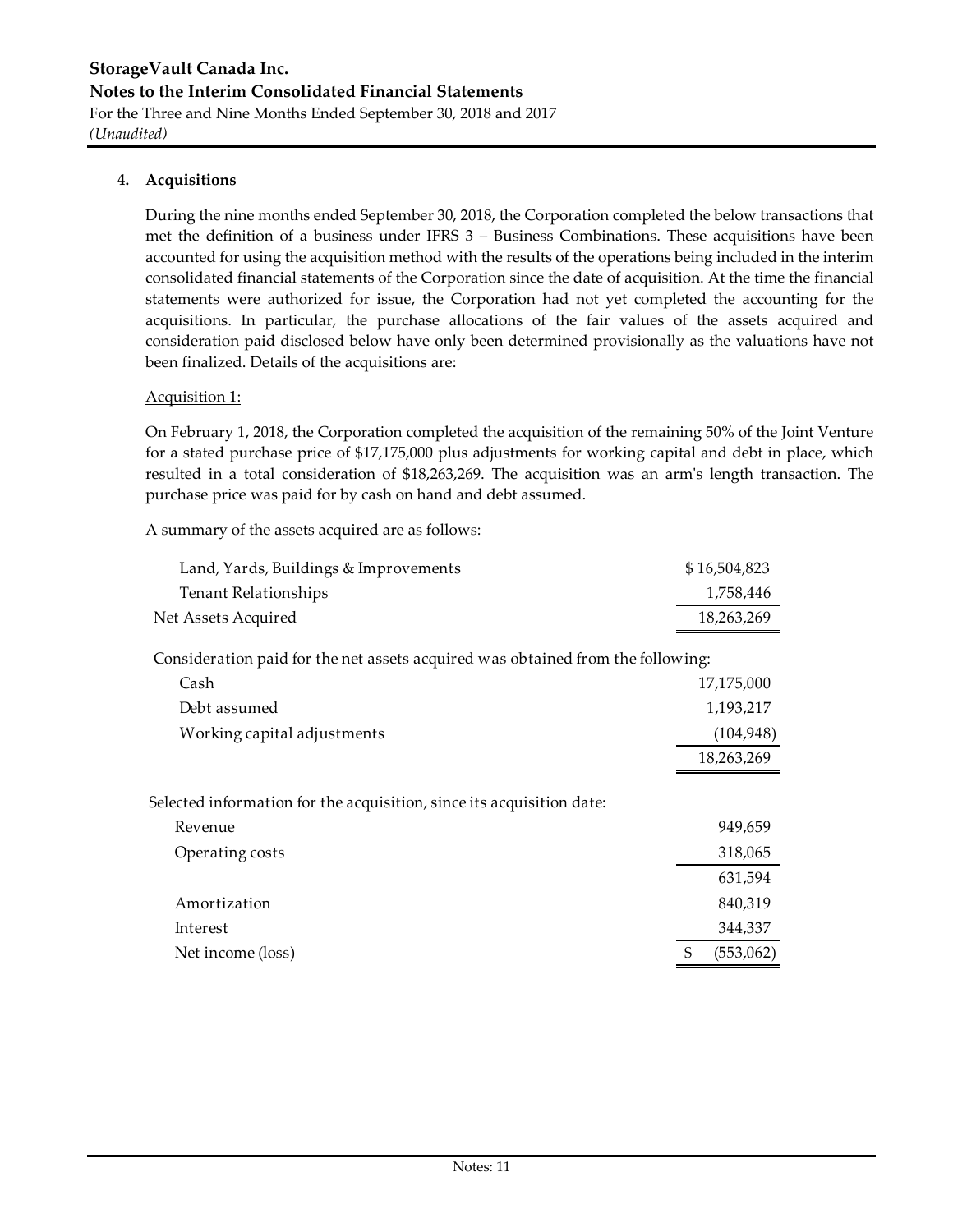#### Acquisition 2:

On May 22, 2018, the Corporation completed the acquisition of two self storage locations for \$66,500,000 (subjected to customary adjustments). The acquisition was an arm's length transaction. The purchase price was paid for by advances from long term debt, issuance of common shares and cash on hand.

A summary of the assets acquired are as follows:

| Land, Yards, Buildings & Improvements                                           | \$61,888,079     |
|---------------------------------------------------------------------------------|------------------|
| Tenant Relationships                                                            | 4,611,921        |
| Net Assets Acquired                                                             | 66,500,000       |
| Consideration paid for the net assets acquired was obtained from the following: |                  |
| Cash                                                                            | 12,838,273       |
| Advances from long term debt                                                    | 42,000,000       |
| Common Shares                                                                   | 11,661,727       |
|                                                                                 | 66,500,000       |
| Selected information for the acquisition, since its acquisition date:           |                  |
| Revenue                                                                         | 1,484,634        |
| Operating costs                                                                 | 335,839          |
|                                                                                 | 1,148,795        |
| Amortization                                                                    | 1,110,229        |
| Interest                                                                        | 631,893          |
| Net income (loss)                                                               | \$<br>(593, 327) |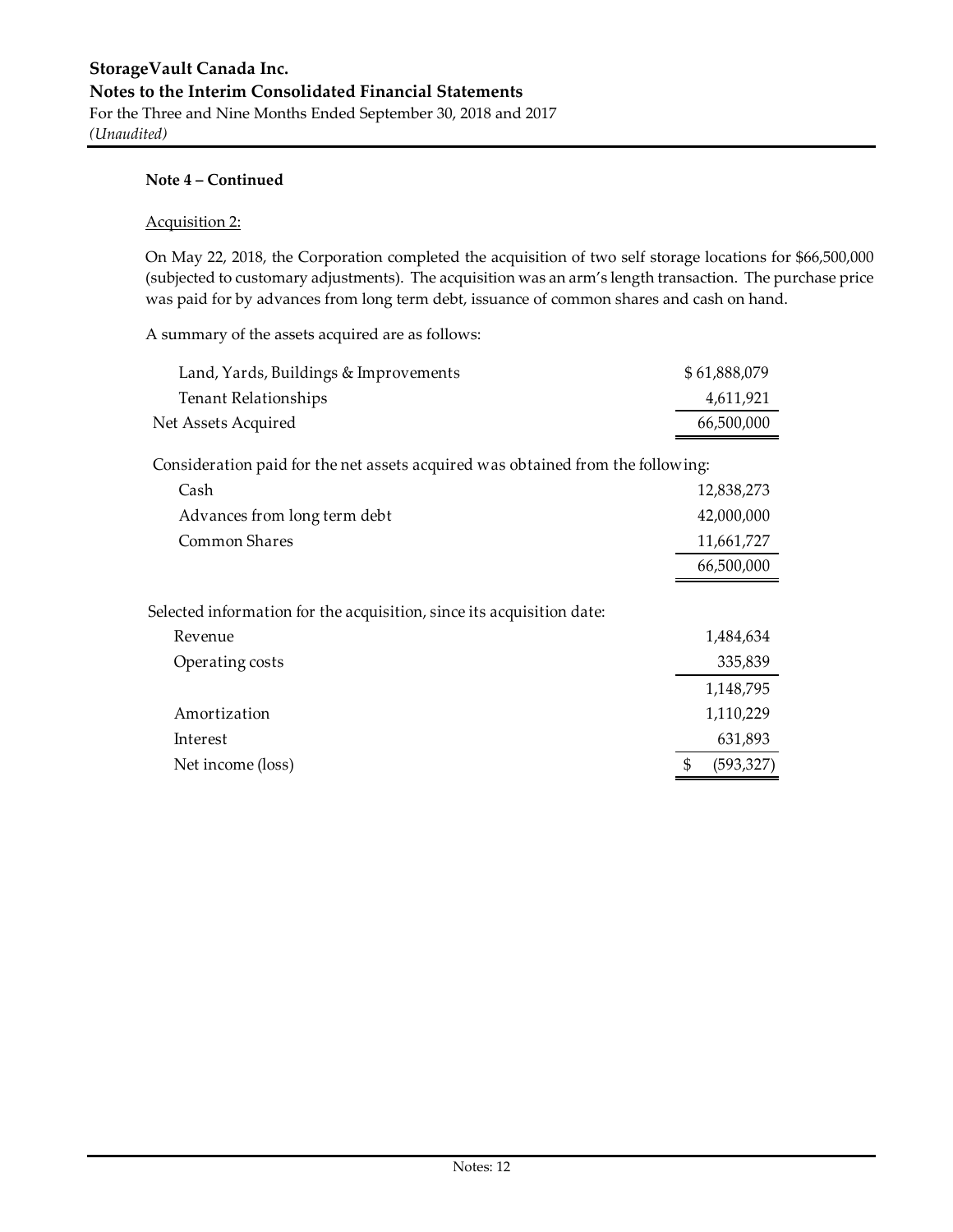#### Acquisition 3:

On June 28, 2018, the Corporation completed the acquisitions of two self storage locations and one portable storage business, located in Ontario for \$5,655,000 (subjected to customary adjustments). These acquisitions were arm's length transactions. The purchase was paid for by cash on hand and debt.

A summary of the assets acquired are as follows:

| Land, Yards, Buildings & Improvements | \$ 5,281,939 |
|---------------------------------------|--------------|
| Tenant Relationships                  | 373.061      |
| Net Assets Acquired                   | 5,655,000    |

Consideration paid for the net assets acquired was obtained from the following:

|                                                                       | $\cdot$ |           |
|-----------------------------------------------------------------------|---------|-----------|
| Cash                                                                  |         | 4,652,164 |
| Debt                                                                  |         | 1,002,836 |
|                                                                       |         | 5,655,000 |
| Selected information for the acquisition, since its acquisition date: |         |           |
| Revenue                                                               |         | 401,973   |
| Operating costs                                                       |         | 114,971   |
|                                                                       |         | 287,002   |
| Amortization                                                          |         | 149,610   |
| Interest                                                              |         | 22,096    |
| Net income (loss)                                                     | \$      | 115,296   |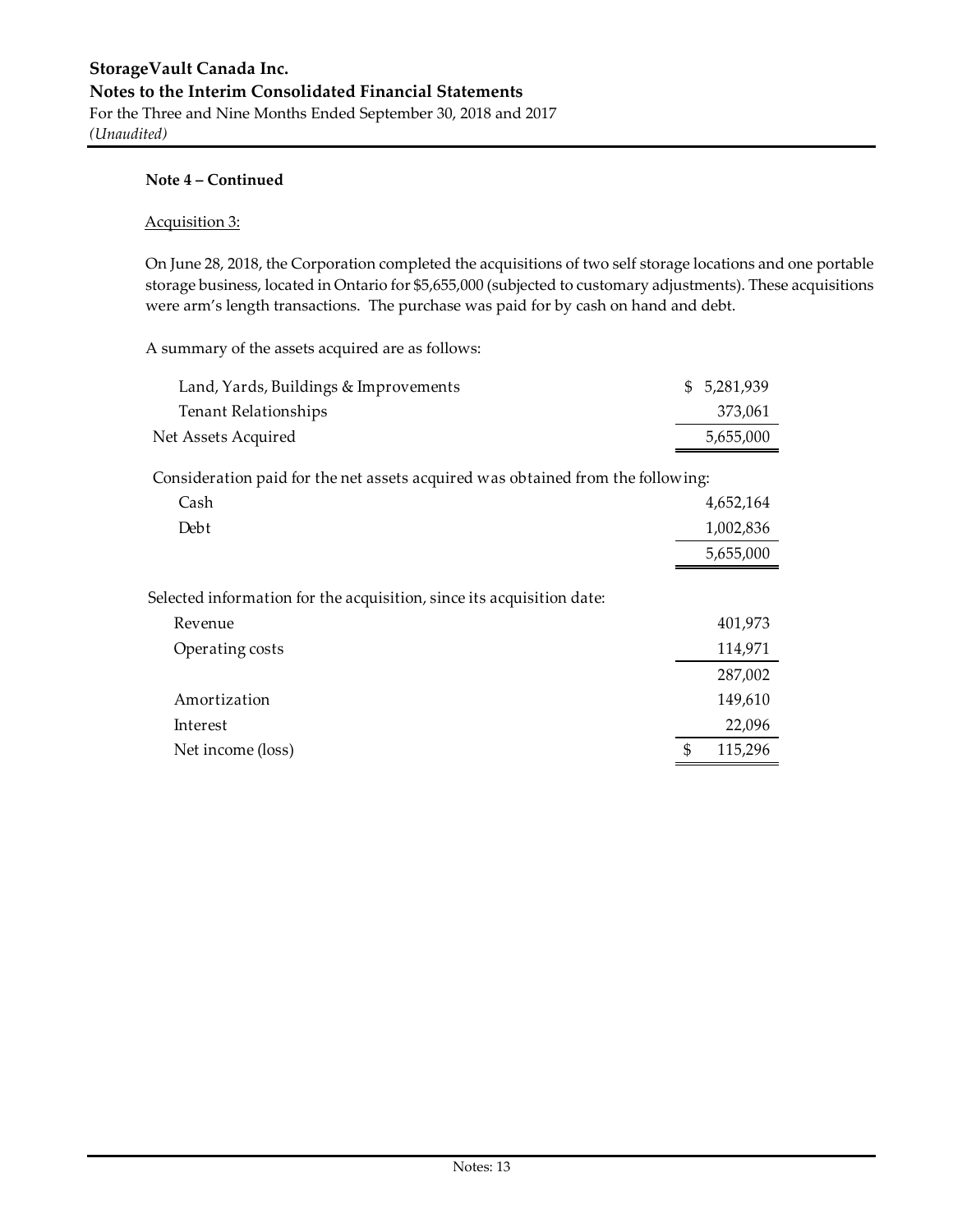#### Acquisition 4:

During the third quarter, the Corporation completed the acquisition of six self storage locations and one portable storage business for \$42,886,800 (subjected to customary adjustments). The acquisitions were all arm's length transactions. The purchase price was paid for by advances from long term debt and cash on hand.

A summary of the assets acquired are as follows:

| Land, Yards, Buildings & Improvements | \$37.499.521 |
|---------------------------------------|--------------|
| Storage Containers and Vehicles       | 236.800      |
| Tenant Relationships                  | 5,150,479    |
| Net Assets Acquired                   | 42,886,800   |

Consideration paid for the net assets acquired was obtained from the following:

| Cash                                                                      | 20,836,800    |
|---------------------------------------------------------------------------|---------------|
| Debt                                                                      | 22,050,000    |
|                                                                           | 42,886,800    |
| Selected information for the acquisitions, since their acquisition dates: |               |
| Revenue                                                                   | 387,549       |
| Operating costs                                                           | 90,062        |
|                                                                           | 297,487       |
| Amortization                                                              | 143,356       |
| Interest                                                                  | 32,457        |
| Net income (loss)                                                         | \$<br>121,674 |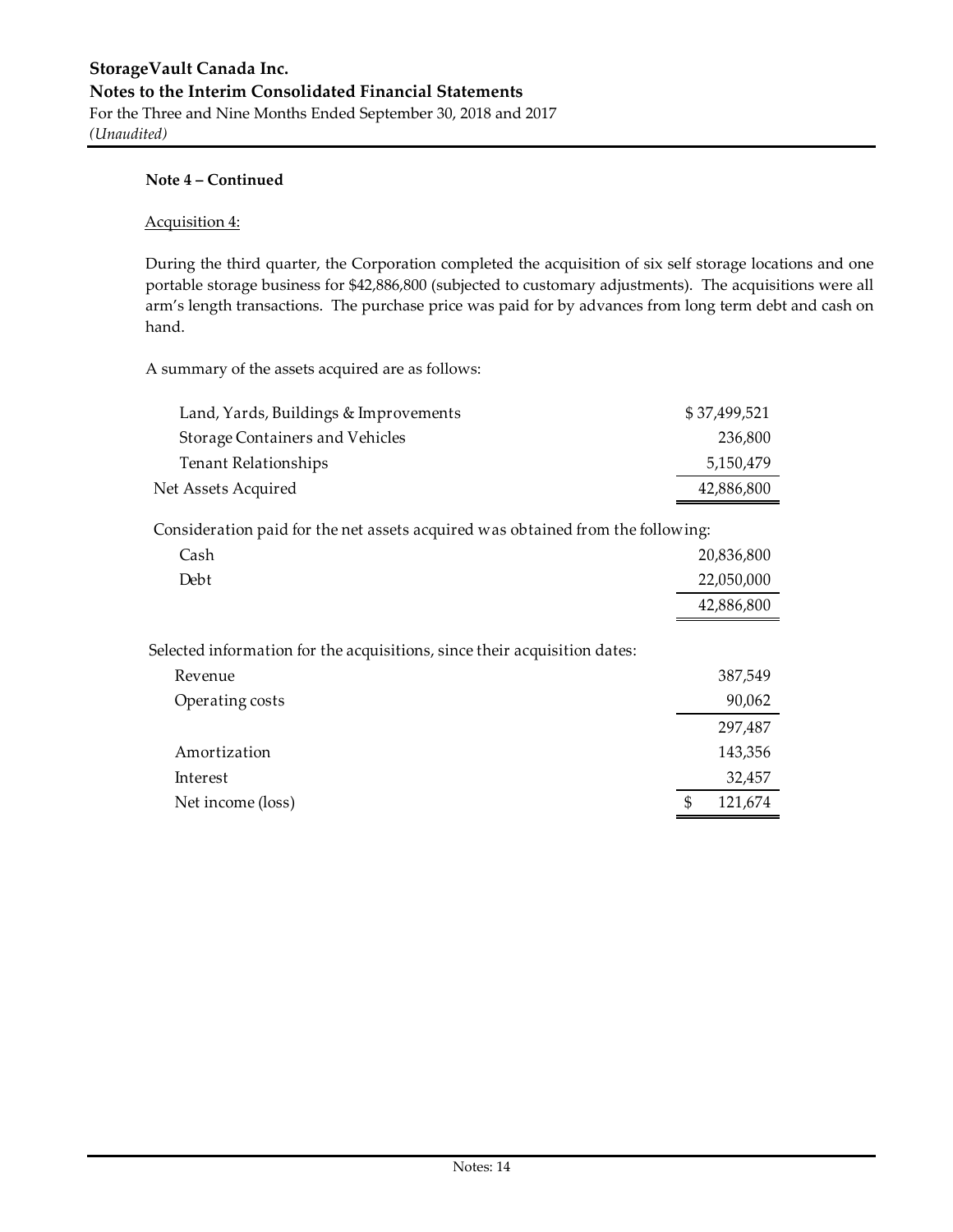### **StorageVault Canada Inc. Notes to the Interim Consolidated Financial Statements**

For the Three and Nine Months Ended September 30, 2018 and 2017 *(Unaudited)*

#### **5. Real Estate and Equipment**

|                       | Land, Yards, |                          | Intangible    |                 | Office &         |               |
|-----------------------|--------------|--------------------------|---------------|-----------------|------------------|---------------|
|                       | Buildings &  | <b>Storage</b>           | <b>Tenant</b> |                 | Computer         |               |
|                       | Improvements | Containers               | Relationships | <b>Vehicles</b> | <b>Equipment</b> | Total         |
| <b>COST</b>           |              |                          |               |                 |                  |               |
| December 31, 2016     | 294,499,978  | 12,338,478               | 40,038,735    | 4,541,960       | 1,181,155        | 352,600,306   |
| Additions             | 3,932,281    | 364,712                  |               | 385,443         | 502,883          | 5,185,319     |
| Disposals             | (1,687,946)  | $\overline{\phantom{a}}$ |               | (34, 323)       | (443)            | (1,722,712)   |
| Business acquisitions | 447,252,899  |                          | 42,222,792    |                 | 125,000          | 489,600,691   |
| December 31, 2017     | 743,997,212  | 12,703,190               | 82,261,527    | 4,893,080       | 1,808,595        | 845,663,604   |
| Additions             | 22,706,603   | 3,135,087                | 1,346,060     | 74,813          | 586,922          | 27,849,485    |
| Disposals             | (10,648)     | (12,500)                 |               | (28, 158)       |                  | (51,306)      |
| Business acquisitions | 118,419,362  | 2,891,800                | 11,893,907    | 100,000         |                  | 133,305,069   |
| September 30, 2018    | 885,112,529  | 18,717,577               | 95,501,494    | 5,039,735       | 2,395,517        | 1,006,766,852 |
|                       |              |                          |               |                 |                  |               |

#### **ACCUMULATED DEPRECIATION**

| December 31, 2016     | 12,284,387  | 3,190,978  | 8,895,222  | 2,353,712 | 384,284   | 27,108,583  |
|-----------------------|-------------|------------|------------|-----------|-----------|-------------|
| Depreciation          | 21,912,620  | 928,054    | 14,778,113 | 738,781   | 249,303   | 38,606,871  |
| Disposals             | (43,482)    |            |            | (33,097)  | (22)      | (76, 601)   |
| December 31, 2017     | 34,153,525  | 4,119,032  | 23,673,335 | 3,059,396 | 633,565   | 65,638,853  |
| Depreciation          | 24,950,750  | 897,305    | 16,261,675 | 428,040   | 285,735   | 42,823,505  |
| Disposals             | (213)       | (271)      |            | (18, 418) |           | (18,902)    |
| September 30, 2018    | 59,104,062  | 5,016,066  | 39,935,010 | 3,469,018 | 919,300   | 108,443,456 |
|                       |             |            |            |           |           |             |
| <b>NET BOOK VALUE</b> |             |            |            |           |           |             |
| December 31, 2017     | 709,843,687 | 8,584,158  | 58,588,192 | 1,833,684 | 1,175,030 | 780,024,751 |
| September 30, 2018    | 826,008,467 | 13,701,511 | 55,566,484 | 1,570,717 | 1,476,217 | 898,323,396 |

Included in Land, Yards, Buildings & Improvements is Land at a value of \$299,566,298 (December 31, 2017 ‐ \$245,377,231).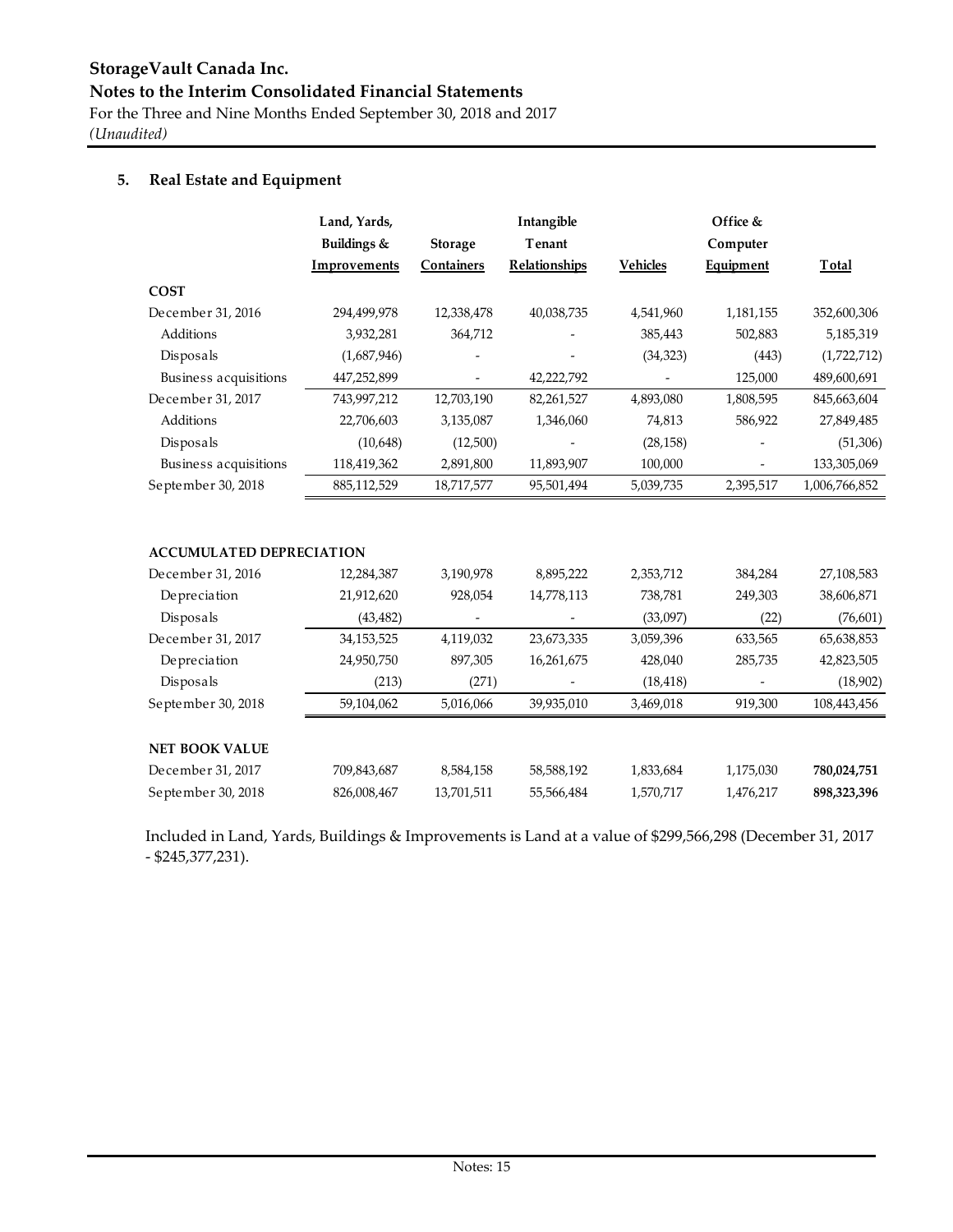#### **StorageVault Canada Inc. Notes to the Interim Consolidated Financial Statements** For the Three and Nine Months Ended September 30, 2018 and 2017

*(Unaudited)*

#### **6. Goodwill and Intangible Assets**

|                                 |                          | <b>Other Intangible Assets</b> |                   |             |            |  |
|---------------------------------|--------------------------|--------------------------------|-------------------|-------------|------------|--|
|                                 |                          | Management                     | Franchise         | Website     |            |  |
|                                 | Goodwill                 | <b>Contracts</b>               | <b>Agreements</b> | Development | Total      |  |
| <b>COST</b>                     |                          |                                |                   |             |            |  |
| December 31, 2016               | 3,423,490                |                                | 20,000            | 23,172      | 3,466,662  |  |
| Additions                       |                          | 300,000                        |                   |             | 300,000    |  |
| Business acquisitions           | 52,337,402               | 16,000,000                     |                   |             | 68,337,402 |  |
| December 31, 2017               | 55,760,892               | 16,300,000                     | 20,000            | 23,172      | 72,104,064 |  |
| Additions                       |                          |                                |                   |             |            |  |
| September 30, 2018              | 55,760,892               | 16,300,000                     | 20,000            | 23,172      | 72,104,064 |  |
| <b>ACCUMULATED AMORTIZATION</b> |                          |                                |                   |             |            |  |
| December 31, 2016               |                          |                                | 18,400            | 23,172      | 41,572     |  |
| Amortization                    |                          |                                | 1,600             |             | 1,600      |  |
| December 31, 2017               |                          |                                | 20,000            | 23,172      | 43,172     |  |
| Amortization                    |                          |                                |                   |             |            |  |
| September 30, 2018              |                          |                                | 20,000            | 23,172      | 43,172     |  |
|                                 |                          |                                |                   |             |            |  |
| <b>NET BOOK VALUE</b>           |                          |                                |                   |             |            |  |
| December 31, 2017               | 55,760,892<br>55,760,892 | 16,300,000<br>16,300,000       |                   |             | 72,060,892 |  |
| September 30, 2018              |                          |                                |                   |             | 72,060,892 |  |

The management contracts purchased in 2017 were valued based on the revenue, net income, published multiples for management income and the third party review performed by two independent nationally recognized financial advisors.

At December 31, 2017, the Corporation performed its annual impairment test on goodwill and its indefinite‐ life intangible assets. Goodwill is allocated to the group of CGU's that benefited from the synergies of the business combination on which the goodwill arose. The Corporation used the fair value less costs of disposal method to determine the recoverable amount of the CGUs. Based on the impairment test performed, the Corporation concluded that no impairment exists on its goodwill and indefinite‐life intangible assets.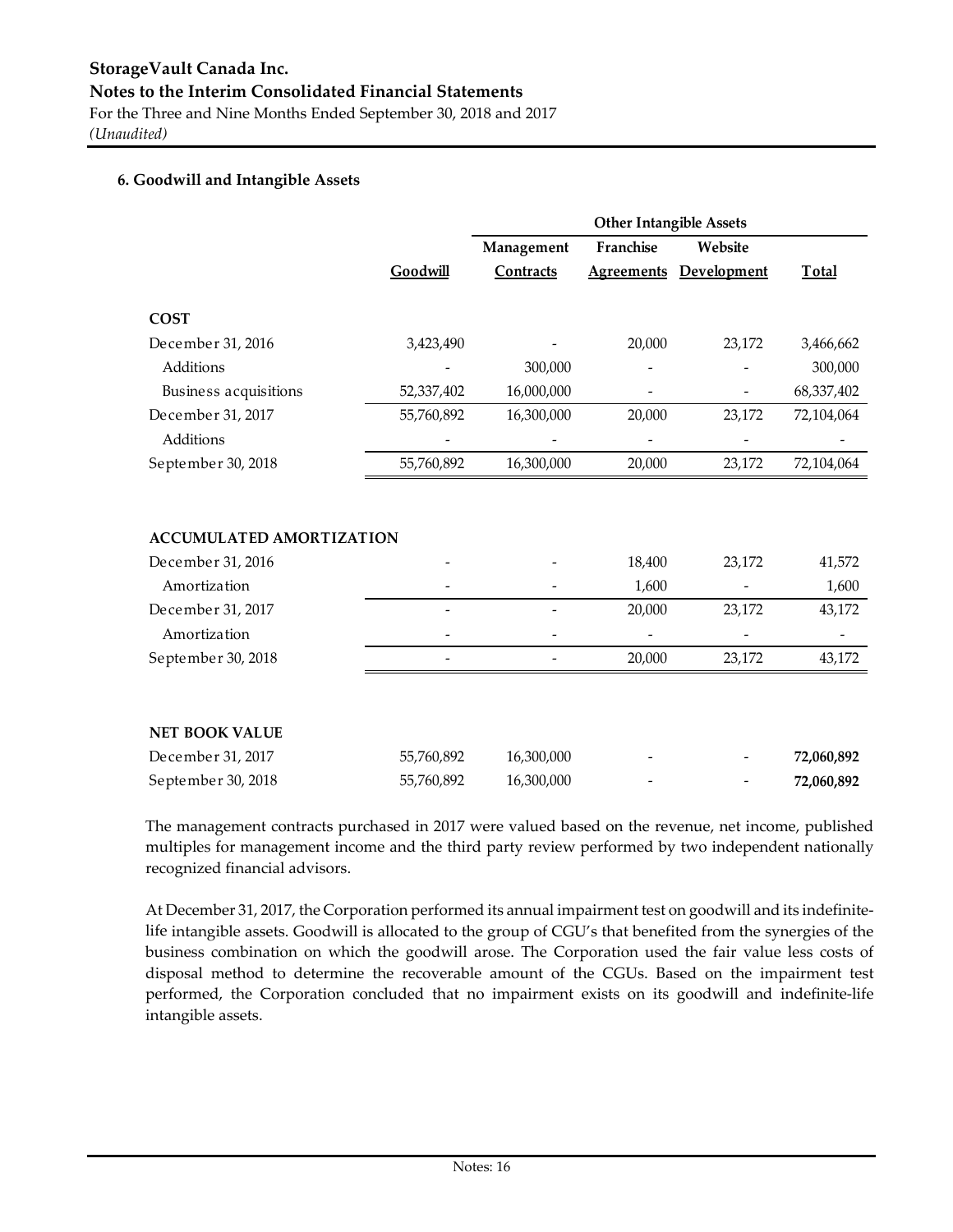For the Three and Nine Months Ended September 30, 2018 and 2017 *(Unaudited)*

#### **Note 6 – Continued**

Information regarding each impairment test is as follows:

*Manitoba and Saskatchewan group of CGU's*

- The cash flow projection includes specific estimates based on the expected life of the properties, with a growth rate of 2% which is consistent with management's knowledge of the local market and is lower than the CGU's recent historical growth rate.
- ‐ Cash flows were discounted at a pre‐tax rate of 6.73% based on management's experience in this geographic region.

#### *Kamloops, BC group of CGU's*

- The cash flow projection includes specific estimates based on the expected life of the properties, with a growth rate of 4%. The Corporation has seven stores in the region and is able to disburse costs and operate more efficiently.
- ‐ Cash flows were discounted at a pre‐tax rate of 8.78% based on management's experience in this geographic region and the fact that the properties are on leased land.

#### *London, ON group of CGU's*

- The cash flow projection includes specific estimates based on the expected life of the property, with a growth rate of 2% which is consistent with management's knowledge of the local market.
- ‐ Cash flows were discounted at a pre‐tax rate of 6.73% based on management's experience in this geographic region.

#### *Sentinel Self‐Storage group of CGU's*

- The cash flow projection includes specific estimates based on the expected life of the properties, with a growth rate of 4%. Given the location of the stores in this portfolio, over 20 stores in major markets and highly desirable locations in Canada, management believes that this growth rate is sustainable, and is consistent with the CGU's historical growth rate.
- ‐ Cash flows were discounted at a pre‐tax rate of 6.38% based on management's experience and the superior quality and location of these properties.

#### *Portable Storage group of CGU's*

- The cash flow projection includes specific estimates based on the expected life of storage containers, with a growth rate of 7% based on management's experience and the exclusive marketing channels the Corporation has for this product type.
- Cash flows were discounted at a pre-tax rate of 6.89% based on management's experience in these markets.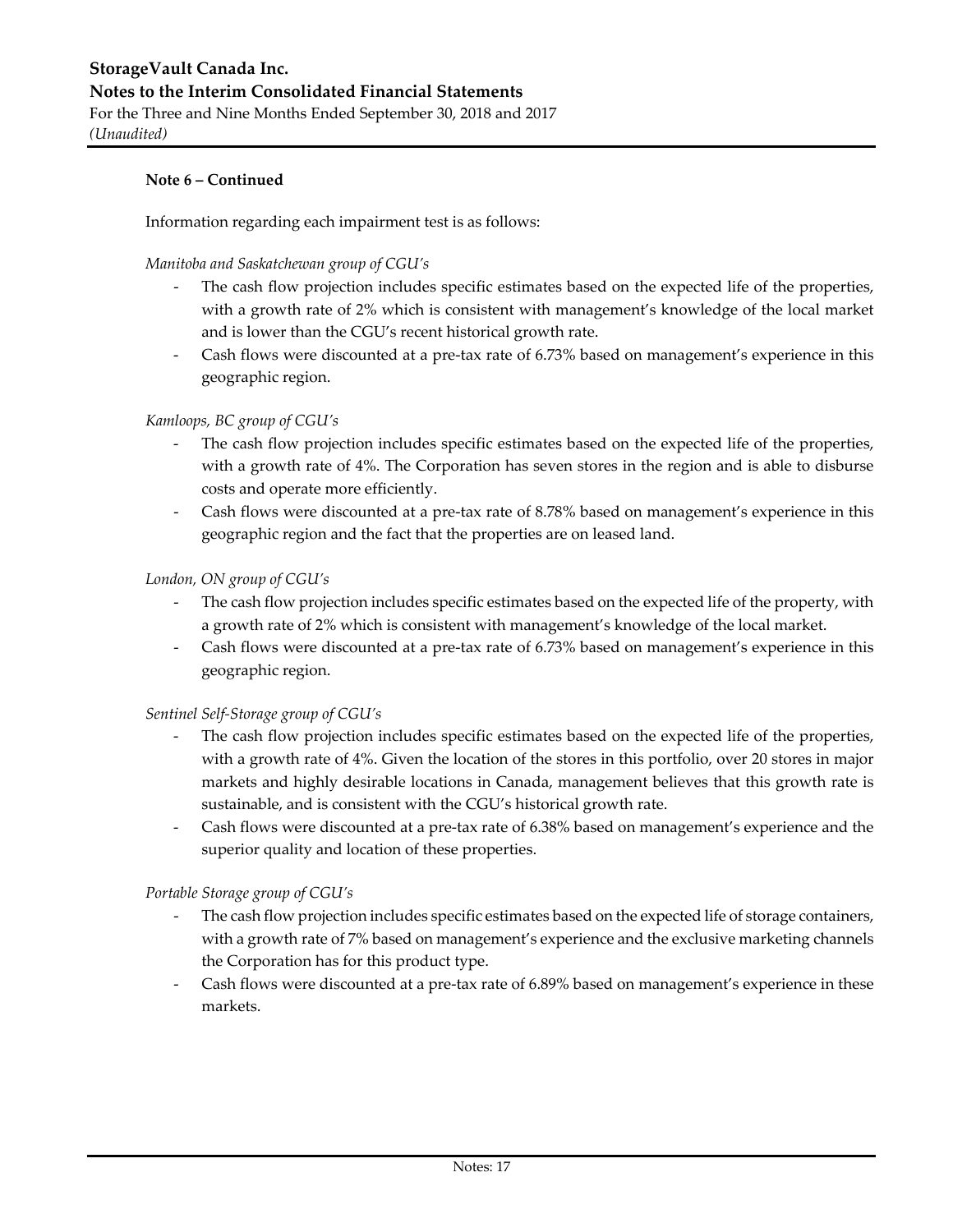#### **Note 6 – Continued**

#### *Management Division CGU*

- The cash flow projection includes specific estimates for five years with a terminal growth rate of 4%, which management feels would be representative of the future indefinite cash flows from this asset.
- Cash flows were discounted at a pre-tax rate of 20% based on what management deemed appropriate for the nature of this type of revenue stream.

The most sensitive inputs to the value in use model used for these group of CGU's are the growth rate and the discount rate:

- ‐ A 1% decrease in the growth rate would only result in an impairment of the Sentinel Self‐Storage group of CGU's of \$56,192,843.
- ‐ A 1% decrease in the discount rate would only result in an impairment of the Sentinel Self‐Storage group of CGU's of \$53,767,812.

| Group of CGU's            | Goodwill   | Carrying Value | Recoverable<br>Amount |
|---------------------------|------------|----------------|-----------------------|
| Manitoba and Saskatchewan | 2,621,716  | 30,450,978     | 34,373,217            |
| Kamloops, BC              | 76.470     | 8,928,408      | 11,553,794            |
| London, ON                | 142,807    | 2,280,789      | 4,049,697             |
| Sentinel Self-Storage     | 46,976,225 | 456,747,448    | 456,747,448           |
| Portable Storage          | 2,578,968  | 13,241,924     | 21,390,000            |
| Management Division       | 3,364,706  | 16,000,000     | 20,042,610            |
|                           | 55,760,892 | 527,649,547    | 548,156,766           |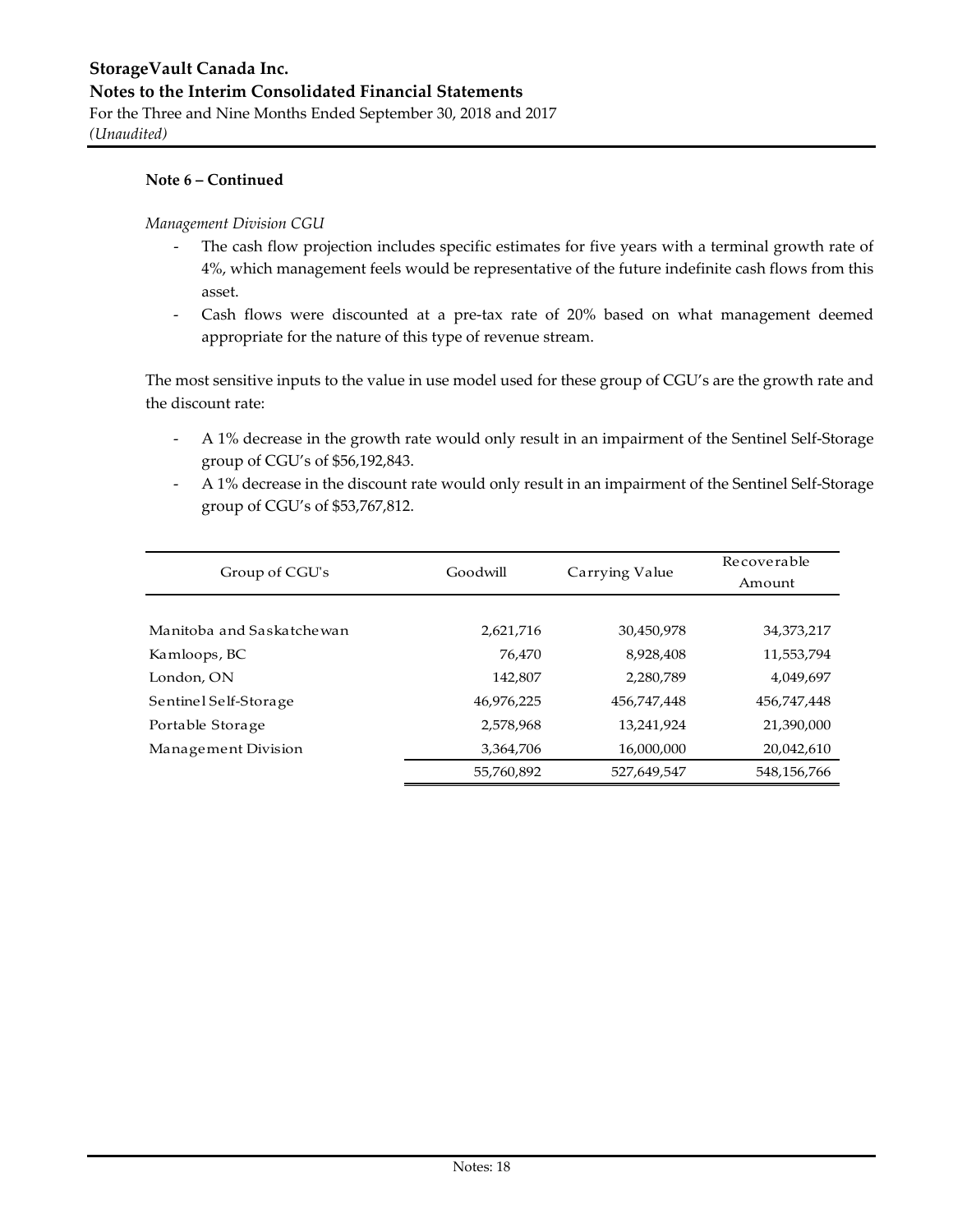#### **7. Long Term Debt and Lines of Credit**

|                                    |                                             | September 30, 2018 |                                    | December 31, 2017                   |          |             |
|------------------------------------|---------------------------------------------|--------------------|------------------------------------|-------------------------------------|----------|-------------|
|                                    | Rate                                        | Weighted           |                                    | Rate                                | Weighted |             |
|                                    | Range                                       | Average            | <b>Balance</b>                     | Range                               | Average  | Balance     |
|                                    |                                             |                    |                                    |                                     |          |             |
| <b>Mortgages</b>                   |                                             |                    |                                    |                                     |          |             |
|                                    | Fixed/Variable $3.18\%$ to $5.05\%$         | $4.24\%$           | 375,702,201                        | 3.18% to 5.50%                      | 4.21%    | 233,190,726 |
| Maturity: October 2018 to May 2028 |                                             |                    | Maturity: March 2018 to March 2025 |                                     |          |             |
|                                    | Deferred financing costs net of accretion   |                    |                                    |                                     |          |             |
|                                    | of \$2,235,134 (Dec 31, 2017 - \$1,376,845) |                    | (2,082,709)                        |                                     |          | (2,245,471) |
|                                    |                                             |                    | 373,619,492                        |                                     |          | 230,945,255 |
| <b>Lines of Credit</b>             |                                             |                    |                                    |                                     |          |             |
|                                    | Prime plus 1.00%                            |                    |                                    | Prime plus 1.00%                    |          |             |
| Variable Rate                      | or BA plus $2.75\%$                         | 4.57%              | 296,733,333                        | or BA plus 2.75% 4.21%              |          | 332,153,083 |
|                                    | Maturity: July 2019 to August 2020          |                    |                                    | Maturity: March 2018 to August 2020 |          |             |
|                                    |                                             |                    |                                    |                                     |          |             |
|                                    |                                             |                    |                                    |                                     |          |             |

The bank prime rate at September 30, 2018 was 3.70% (December 31, 2017 – 3.20%).

Mortgages are secured by a first mortgage charge on the real estate and equipment of the Corporation, general security agreements covering all assets of the Corporation, general assignment of rents and leases and assignments of insurance coverage over all assets of the Corporation. The Corporation must maintain certain financial ratios to comply with the facilities. These covenants include a debt service ratio, fixed charge coverage ratio, a tangible net worth ratio, and a loan to value ratio. As of September 30, 2018, the Corporation is in compliance with all covenants.

 **670,352,825** 563,098,338

The deferred financing costs consist of fees and costs incurred to obtain the related mortgage financing, less accumulated amortization.

Principal repayments on long term debt and lines of credit in each of the next five years are estimated as follows:

| Year 1     | \$ | 306,938,860 (includes \$296.7 million lines of credit) |
|------------|----|--------------------------------------------------------|
| Year 2     | \$ | 45,012,110                                             |
| Year 3     | S  | 79,828,700                                             |
| Year 4     | S  | 23,438,075                                             |
| Year 5     | S  | 7.944.641                                              |
| Thereafter | S  | 209,273,148                                            |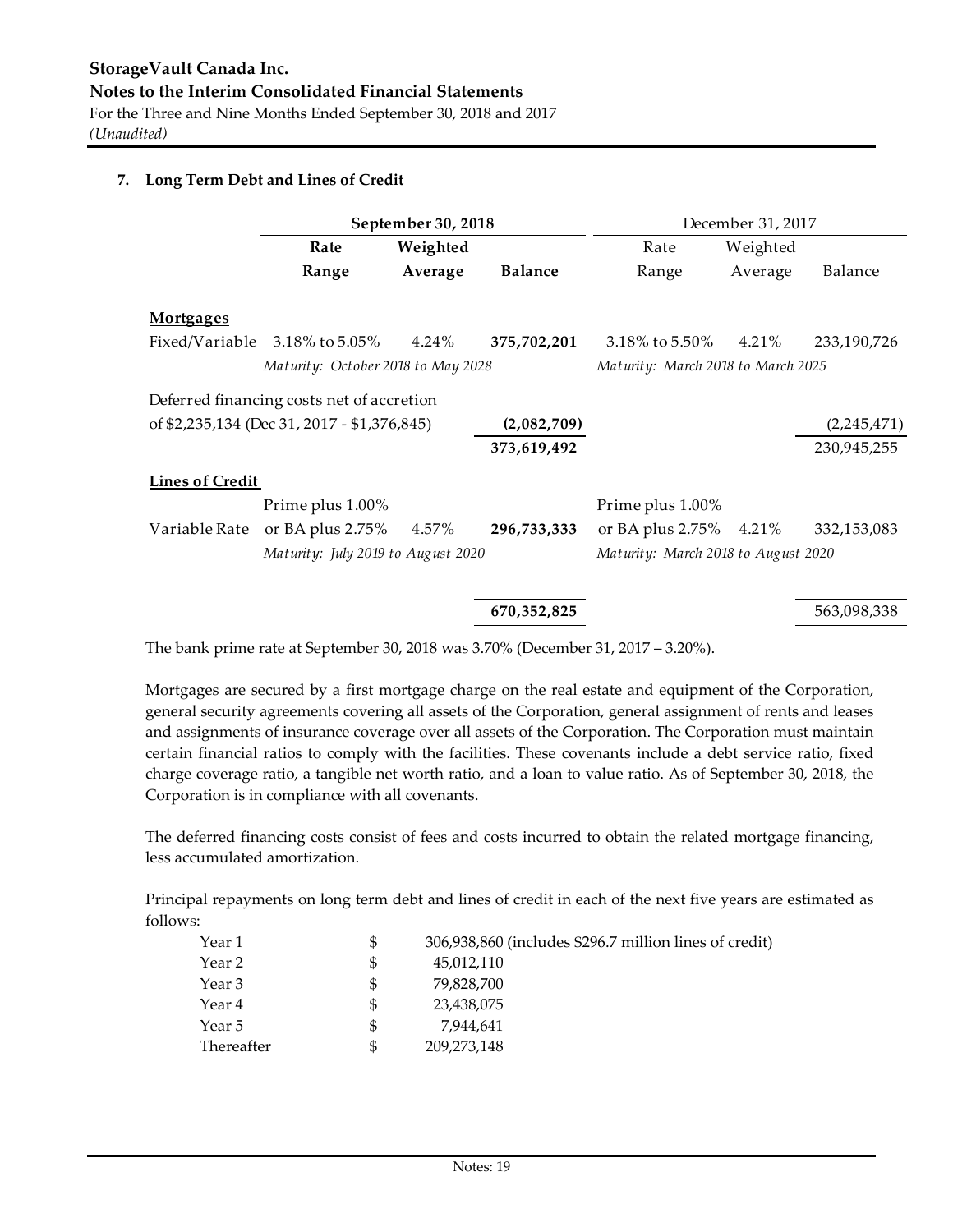#### **8. Share Capital**

Authorized: Unlimited number of common, voting shares of no par value. Authorized: Unlimited number of preferred non‐voting shares issuable in series at an issuance price of \$1 per share.

*Common shares issued:* 

|                                     | Number of Shares | Amount           |
|-------------------------------------|------------------|------------------|
| Balance, December 31, 2016          | 289,809,668      | 185,768,388<br>S |
| Bought deal                         | 32,076,000       | 85,001,400       |
| Issued on asset acquisitions        | 22,520,098       | 51,320,000       |
| Dividend reinvestment plan          | 529,268          | 1,055,801        |
| Share option redemption             | 526,000          | 197,750          |
| Share issuance costs                |                  | (3,271,774)      |
| Common shares repurchased           | (234, 100)       | (499, 784)       |
| Balance, December 31, 2017          | 345,226,934      | \$319,571,781    |
| Issued on asset acquisitions        | 4,832,474        | 11,661,727       |
| Dividend reinvestment plan          | 459,386          | 1,114,483        |
| Share option and warrant redemption | 3,568,391        | 1,906,263        |
| Share issuance costs                |                  | (73, 623)        |
| Balance, September 30, 2018         | 354,087,185      | 334,180,631      |

#### Bought Deal

On July 19, 2017, the Corporation issued 32,076,000 common shares at a price of \$2.65 per common share for gross proceeds of \$85,001,400.

#### Dividend Reinvestment Plan

Represents common shares issued under the Corporation's dividend reinvestment plan ("DRIP") for holders of common shares approved on April 18, 2016. Under the terms of the DRIP, eligible registered holders of a minimum of 10,000 Common Shares (the "Shareholders") may elect to automatically reinvest their cash dividends, payable in respect to the common shares, to acquire additional common shares, which will be issued from treasury or purchased on the open market. The Corporation may initially issue up to 5,000,000 common shares under the DRIP, which may be increased upon Board of Directors approval, acceptance of the increase by the Exchange, and upon public disclosure of the increase.

#### Common Shares Repurchased

Represents common shares repurchased under the Corporation's Normal Course Issuer Bid ("NCIB") policy allowing for the purchase for cancellation, during the 12‐month period starting August 18, 2017, up to 17,198,962 of the common shares. The NCIB has been renewed to allow the Corporation to purchase for cancellation, during the 12‐month period starting September 7, 2018, up to 17,704,359 of the common shares.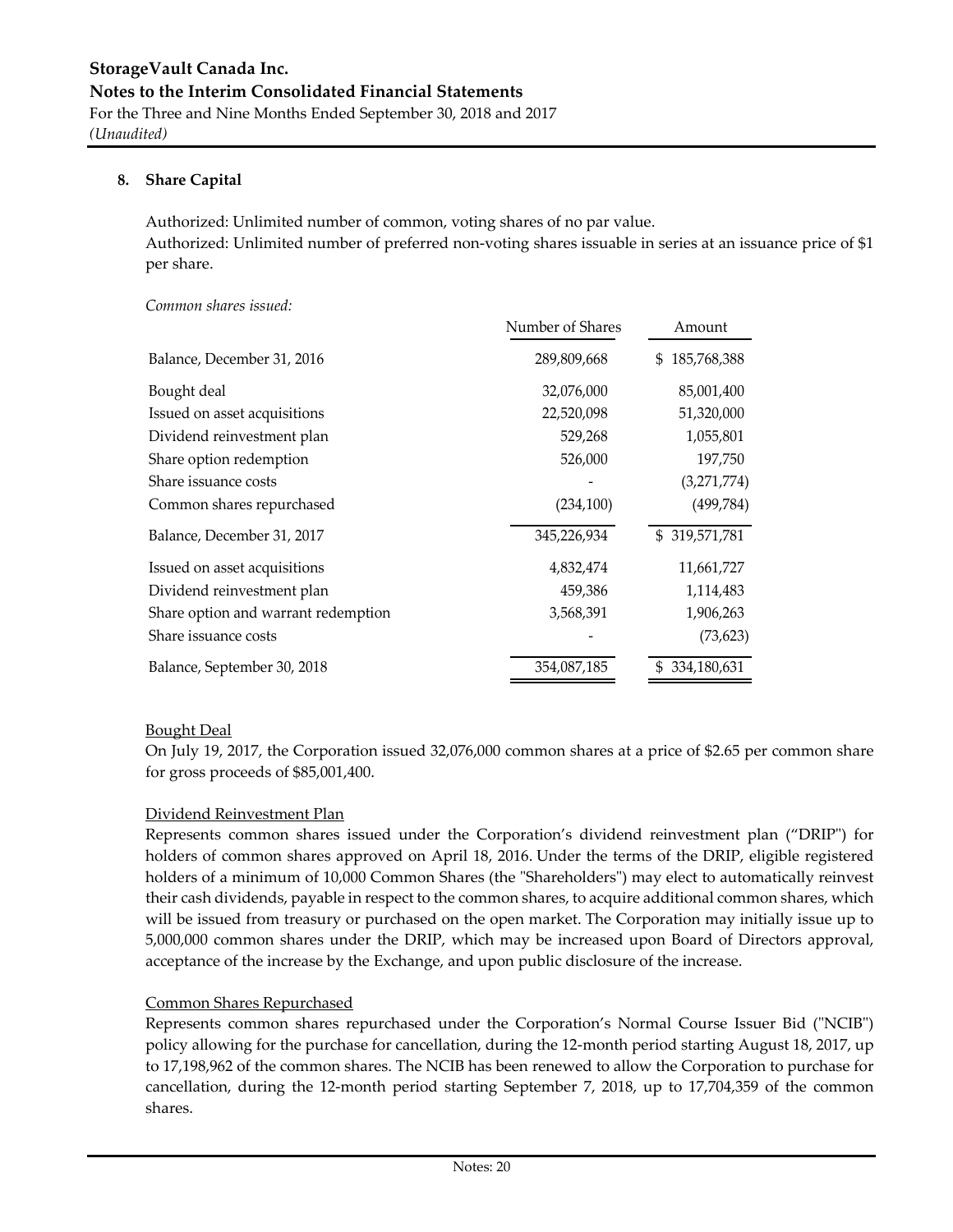#### **Note 8 ‐ Continued**

*Contributed surplus:*

|                                          | September 30, 2018 | December 31, 2017 |
|------------------------------------------|--------------------|-------------------|
| Opening balance                          | 3,540,210          | 2,243,239         |
| Stock based compensation                 | 1,901,631          | 1,534,286         |
| Redemption of stock options and warrants | (223, 252)         | (237, 315)        |
| <b>Ending balance</b>                    | 5,218,589          | 3,540,210         |
|                                          |                    |                   |

#### *Stock Options and Warrants*

The Board of Directors of the Corporation may from time to time, in its discretion, and in accordance with the Exchange requirements, grant to directors, officers, employees and technical consultants of the Corporation, non‐transferable options to purchase common shares provided that: i) the number of common shares reserved for issuance will not exceed 10% of the issued and outstanding common shares; ii) the options are exercisable for a period of up to 10 years from the date of grant; iii) the number of common shares reserved for issuance to any individual director or officer will not exceed 5% of the issued and outstanding common shares; and iv) the number of common shares reserved for issuance to all technical consultants, if any, will not exceed 2% of the issued and outstanding shares. The exercise price for purchasing these shares cannot be less than the minimum exercise price as provided by Exchange rules.

The following table summarizes information about stock options outstanding and exercisable as at:

|                         |                | September 30, 2018      |                | December 31, 2017     |
|-------------------------|----------------|-------------------------|----------------|-----------------------|
|                         |                | <b>Weighted Average</b> |                | Weighted Average      |
|                         | <b>Options</b> | <b>Exercise Price</b>   | <b>Options</b> | <b>Exercise Price</b> |
| Opening                 | 11,555,850     | \$1.01                  | 11,501,000     | \$0.62                |
| Exercised/Expired       | (1,018,400)    | \$0.73                  | (2,945,150)    | \$0.29                |
| Granted                 | 3,000,000      | \$2.52                  | 3,000,000      | \$1.78                |
| Closing and Exercisable | 13,537,450     | \$1.36                  | 11,555,850     | \$1.01                |

The fair value of options granted in 2018 was estimated on the date of the grant, as determined by using the Black‐Scholes option pricing model with the following assumptions:

| Dividend Yield                                         | $0.11\%$ |
|--------------------------------------------------------|----------|
| Risk-Free Interest Rate                                | 2.05%    |
| Expected Life of Options                               | 4 Years  |
| Expected Volatility of the Corporation's Common Shares | 30.97%   |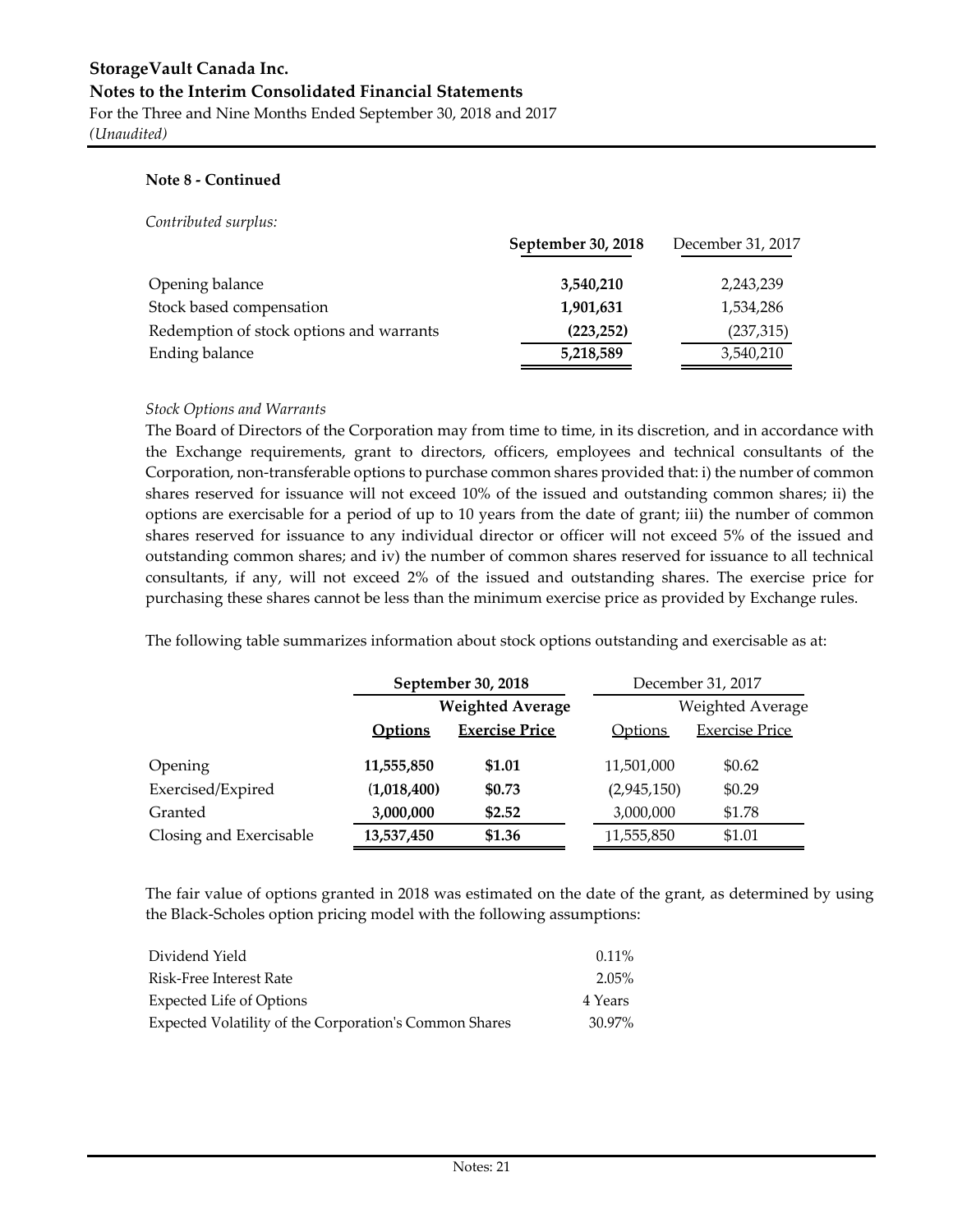Stock options exercisable and outstanding are as follows:

| <b>Exercise Price</b> | <b>Vesting Date</b>                 | <b>Expiry Date</b> | September 30, 2018 | December 31, 2017 |
|-----------------------|-------------------------------------|--------------------|--------------------|-------------------|
| \$<br>0.23            | May 6, 2009                         | May 6, 2019        | 990,000            | 1,210,000         |
| \$<br>0.33            | June 19, 2014                       | June 19, 2024      | 180,000            | 220,000           |
| \$<br>0.41            | April 28, 2015                      | April 28, 2025     | 2,122,450          | 2,390,850         |
| \$<br>0.50            | Sept 14, 2015                       | Sept 14, 2025      | 1,570,000          | 1,760,000         |
| \$<br>1.36            | Dec 21, 2016                        | Dec 21, 2026       | 2,825,000          | 2,975,000         |
| \$<br>1.78            | Mar 16,2017                         | Mar 15, 2027       | 2,850,000          | 3,000,000         |
| \$<br>2.52            | May 4, 2018                         | May 3, 2028        | 3,000,000          |                   |
|                       | Options exercisable and outstanding |                    | 13,537,450         | 11,555,850        |

Warrants exercisable and outstanding are as follows:

| Exercise Price | <b>Expiry Date</b>                   | September 30, 2018 | December 31, 2017 |
|----------------|--------------------------------------|--------------------|-------------------|
| 0.35           | Feb 25, 2018                         |                    | 16,666            |
| 0.37           | Feb 25, 2018                         |                    | 2,533,334         |
|                | Warrents exercisable and outstanding | -                  | 2,550,000         |

#### *Dividends*

A cash dividend of \$0.00255 per common share was declared on March 20, 2018 and paid to shareholders of record on March 30, 2018.

A cash dividend of \$0.002601 per common share was declared on June 15, 2018 and paid to shareholders of record on June 29, 2018.

A cash dividend of \$0.002601 per common share was declared on September 14, 2018 and payable to shareholders of record on September 28, 2018.

#### **9. Financial Risk Management and Fair Value**

The Corporation is required to disclose certain information concerning its financial instruments. The fair values of the Corporation's cash and short term deposits, accounts receivable and accounts payable and accrued liabilities approximate their carrying amount due to the relatively short periods to maturity of these financial instruments. The fair value of the Corporation's debt obligations is estimated based on discounted future cash flows using discount rates that reflect current market conditions for instruments with similar terms and risks. Such fair value estimates are not necessarily indicative of the amounts the Corporation might pay or receive in actual market transactions.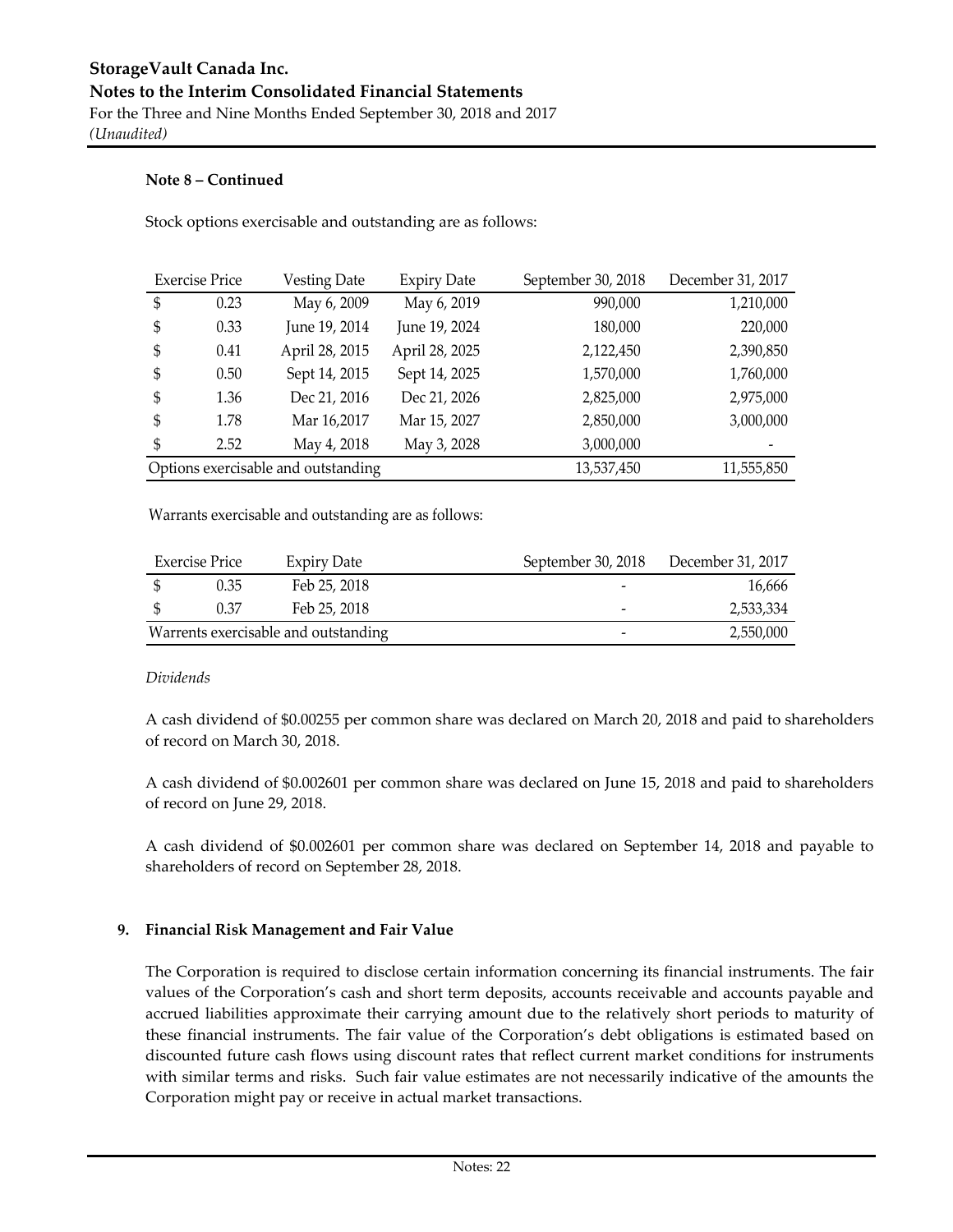IFRS establishes a three tier fair value hierarchy to reflect the significance of the inputs used in measuring the fair value of the Corporation's financial instruments. The three levels are:

> Level 1 – This level includes assets and liabilities measured at fair market value based on unadjusted quoted prices for identical assets and liabilities in active markets that the Corporation can access on the measurement date.

> Level 2 – This level includes measurements based on directly or indirectly observable inputs other than quoted prices included in Level 1. Financial instruments in this category are measured using valuation models or other standard valuation techniques that rely on observable market inputs.

> Level 3 – The measurements used in this level rest on inputs that are unobservable, unavailable, or whose observable inputs do not justify the largest part of the fair value instrument.

The fair value of financial liabilities was as follows:

|                                    |            | As at September 30, 2018 |             | As at December 31, 2017 |              |
|------------------------------------|------------|--------------------------|-------------|-------------------------|--------------|
|                                    | Fair Value | Carrying                 | Fair        | Carrying                | Fair         |
|                                    | Hierarchy  | Amount                   | Value       | Amount                  | <u>Value</u> |
| Financial Liabilities:             |            |                          |             |                         |              |
| Long term debt and lines of credit | Level 2    | 670,352,825              | 668.725.075 | 563,098,338             | 561,867,534  |

Financial instruments may expose the Corporation to a number of financial risks including interest rate risk, credit risk and environmental risk.

a) Interest rate risk – Interest rate risk arises from changes in market interest rates that may affect the fair value of future cash flows from the Corporation's financial assets or liabilities. Interest rate risk may be partially mitigated by holding both fixed and floating rate debt, or by staggering the maturities of fixed rate debt. The Corporation is exposed to interest rate risk primarily relating to its long term debt. The Corporation will manage interest rate risk by utilizing fixed interest rates on its mortgages where possible, staggering maturities over a number of years to mitigate exposure to any single year, and by attempting to ensure access to diverse sources of funding.

There is interest rate risk associated with variable rate mortgages and lines of credit as interest expense is impacted by changes in the prime rate. The impact on the statement of income (loss) and comprehensive income (loss) if interest rates on variable rate debt had been 1% higher or lower for the three and nine months ended September 30, 2018 would be approximately \$846,237 and \$2,538,712, respectively (September 30, 2017 ‐ \$1,032,139 and \$3,096,418, respectively).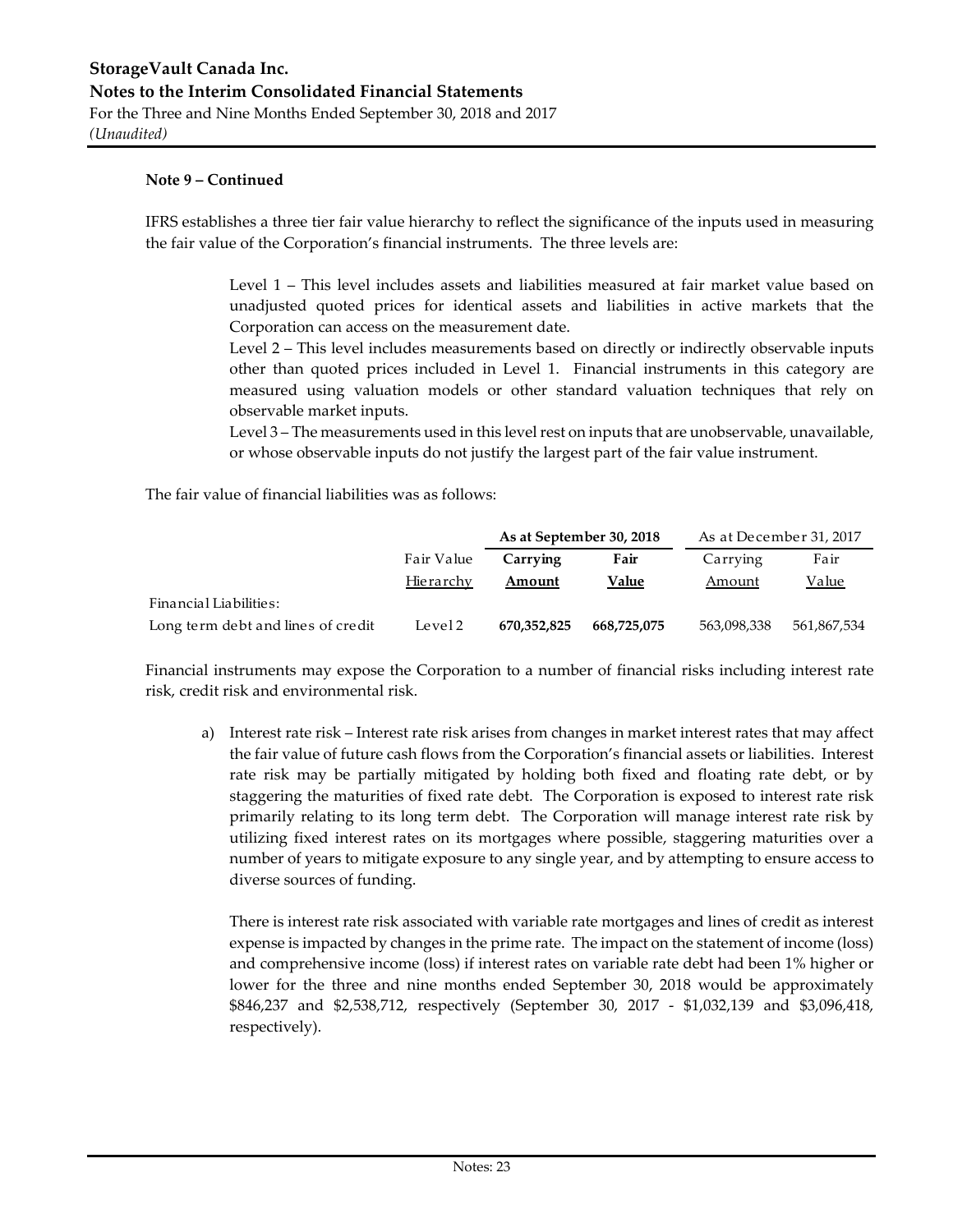b) Credit risk - Credit risk arises from the possibility that customers may experience financial difficulty and be unable to fulfill their financial obligations to the Corporation. The risk of incurring bad debts often arises if storage customers relocate and cannot be found to enforce payment, or if storage customers abandon their possessions. The extent of bad debts can be mitigated by quickly following up on any unpaid amounts shortly after the due date, enforcing late fees, denying access to any customers with delinquent accounts, and ultimately seizing the possessions of the customer. Additionally, the Corporation typically rents to numerous customers, each of which constitutes significantly less than 5% of the Corporation's monthly revenue. This diversification in the customer base reduces credit risk from any given tenant.

The following table sets forth details of accounts receivable and related allowance for doubtful accounts:

|                                          | September 30, 2018 | December 31, 2017 |
|------------------------------------------|--------------------|-------------------|
| <i>Trade Receivables</i>                 |                    |                   |
| Under 60 days aged                       | \$2,979,178        | \$2,835,508       |
| Between 60 and 90 days (past due but not |                    |                   |
| impaired)                                | 586,241            | 366,639           |
| Over 90 days (not impaired)              | 1,664,451          | 125,111           |
| Over 90 days (impaired)                  | 348,087            | 295,486           |
| Allowance for doubtful accounts          | (352, 620)         | (298, 178)        |
| Non-Trade Receivables                    |                    |                   |
| Over 30 days aged (not impaired)         | 516,274            | 587,759           |
|                                          | \$5,741,611        | \$3,912,325       |

Change in the Corporation's allowance for doubtful accounts is as follows:

| <b>Balance December 31, 2016</b>       | \$120,000 |  |
|----------------------------------------|-----------|--|
| Charges or adjustments during the year | 178,178   |  |
| <b>Balance December 31, 2017</b>       | \$298,178 |  |
| Charges or adjustments during the year | 54.442    |  |
| <b>Balance September 30, 2018</b>      | \$352,620 |  |

The creation and release of the allowance for doubtful accounts has been included in operating costs in the Interim Consolidated Statements of Income (Loss) and Comprehensive Income (Loss). Amounts charged to the allowance account are generally written off when there is no expectation of recovering additional cash.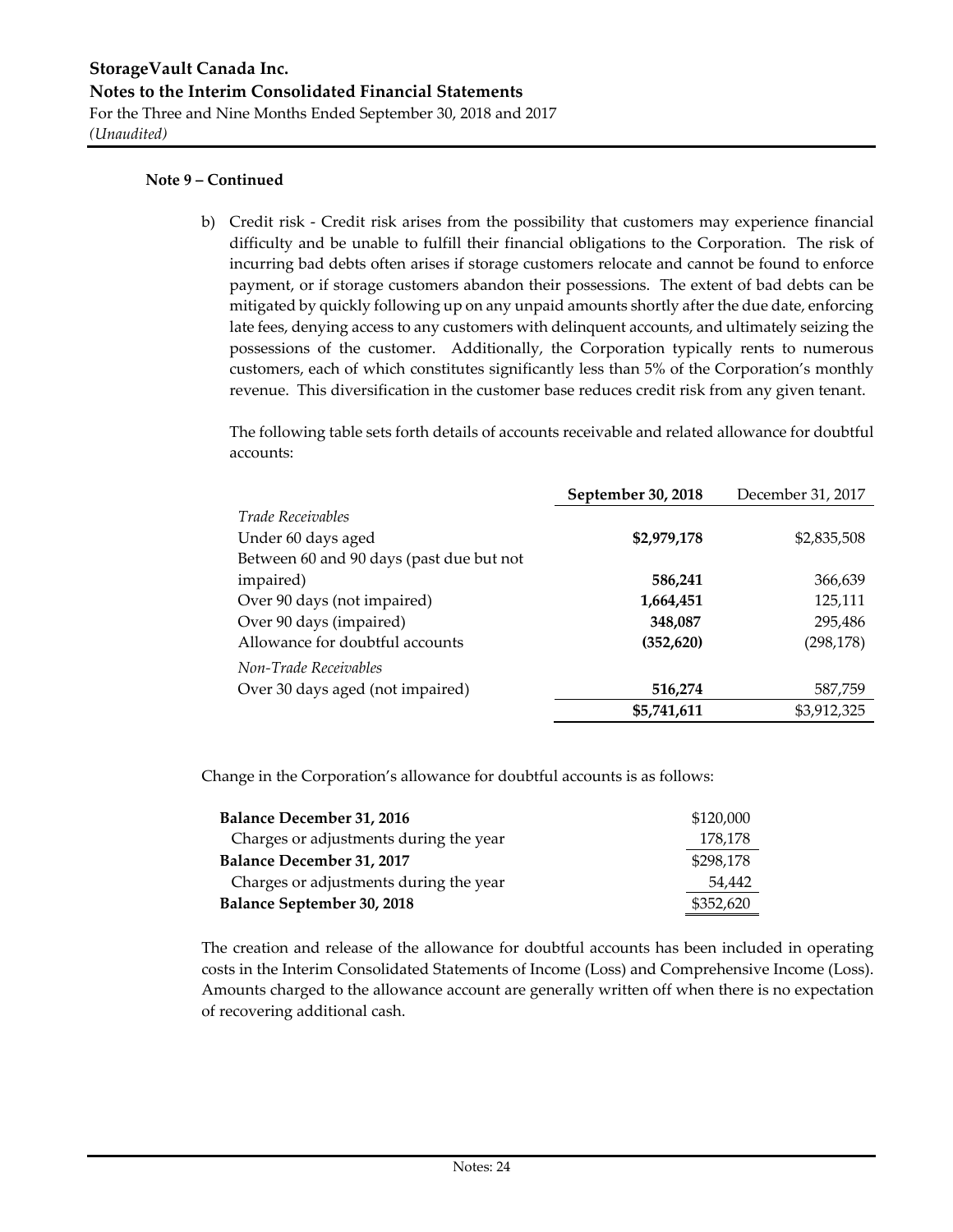- c) Liquidity risk Liquidity risk is the risk that the Corporation will be unable to meet its financial obligations as they fall due. The Corporation manages liquidity risk through cash flow forecasting and regular monitoring of cash requirements including anticipated investing and financing activities. Typically the Corporation ensures that it has sufficient cash or liquid investments available to meet expected operating expenses for a period of 30 days, excluding the potential impact of extreme circumstances that cannot reasonably be predicted, such as natural disasters. For the foreseeable future, the Corporation anticipates that cash flows from operations, working capital, and other sources of financing will be sufficient to meet its operating requirements, debt repayment obligations and will provide sufficient funding for anticipated capital expenditures. Maturities of long term financial liabilities are summarized in Note 7.
- d) Environmental risk Environmental risk is inherent in the ownership of property. Various municipal, provincial and federal regulations can result in penalties or potential liability for remediation should hazardous materials enter the environment. The presence of hazardous substances could also impair the Corporation's ability to finance or sell the property, or it might expose the Corporation to civil law suits. To mitigate such risk, the Corporation will procure recent or updated environmental reports for all acquisitions. It also prohibits the storage of hazardous substances as a condition of the rental contract signed by customers.

Unless otherwise noted, it is management's opinion that the Corporation is not exposed to significant currency risk.

#### **10. Related Party Transactions**

During the three and nine months ended September 30, 2018, the Corporation paid total management fees of \$nil and \$nil (September 30, 2017 ‐ \$nil and \$293,321, respectively) to Access Results Management Services Inc. ("ARMS"), a corporation controlled by Steven Scott and Iqbal Khan. On March 31, 2017, the Corporation purchased all management contracts from ARMS and therefore, the management agreement has ceased. Pursuant to a management agreement, ARMS was entitled to a base management fee of \$194,758 for fiscal 2017, as well as an annual performance fee of 4% of net operating income ("NOI"), defined as storage and related services revenue less property operating costs, if the Corporation attained 85% or greater of its annual board‐approved budgeted NOI for that fiscal year.

During the three and nine months ended September 30, 2018, the Corporation reimbursed operational wages of \$nil and \$nil (September 30, 2017 - \$nil and \$1,545,892, respectively) and training, travel and related expenses of \$nil and \$nil (September 30, 2017 ‐ \$nil and \$16,804, respectively) to ARMS. These expenses, reimbursed at cost, were undertaken exclusively for the benefit of the Corporation.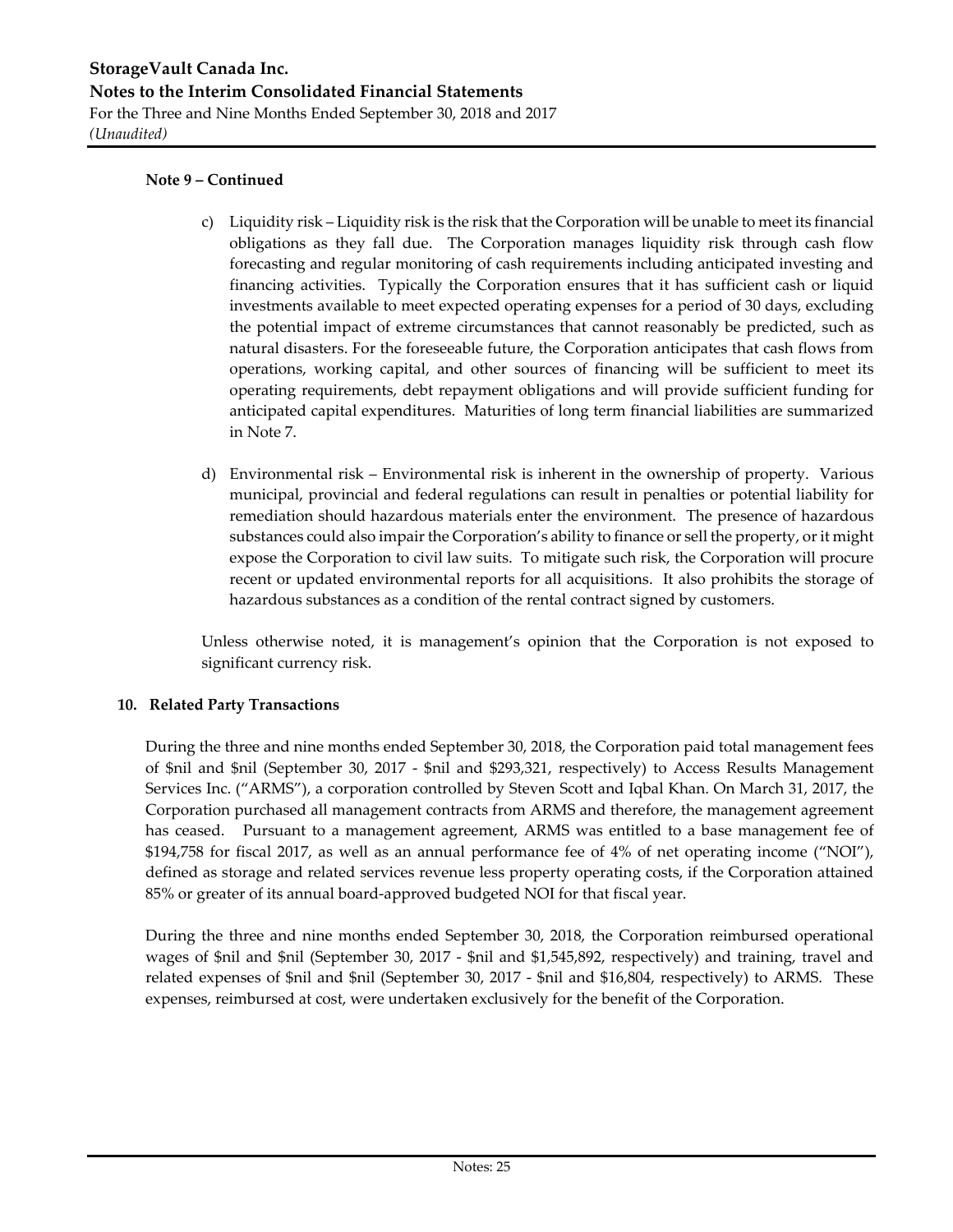During the three and nine months ended September 30, 2018, the Corporation paid loan guarantee fees of \$nil and \$nil (September 30, 2017 ‐ \$42,500 and \$127,500, respectively) to Access Self Storage Inc., a large shareholder of the Corporation, related to Steven Scott and Iqbal Khan. The loan guarantee payments ceased in 2017. As a condition of the assumption of two mortgages, the director and corporation were required to provide a guarantee for the entire outstanding principal balance of the mortgages. The loan guarantee fee was compensation for the provision of this guarantee and was paid on a monthly basis at the annual rate of 0.5% and 0.4% of the original mortgage principal balances.

The Corporation holds a Master Franchise from Canadian PUPS Franchises Inc. (CPFI) which provides the Corporation with the exclusive Canadian franchise rights for the development and operation of portable storage throughout Canada. CPFI is a corporation related to Steven Scott and Iqbal Khan who are directors of the Corporation. The Corporation pays a monthly royalty of 3.5% on the gross sales. During the three and nine months ended September 30, 2018, the Corporation paid \$77,940 and \$193,320, respectively (September 30, 2017 ‐ \$67,135 and \$163,402, respectively) for royalties and \$26,961 and \$920,071 (September 30, 2017 ‐ \$nil and \$1,535,160, respectively) for storage containers and other equipment under the Master Franchise Agreement.

Included in accounts payable and accrued liabilities, relating to the previously noted transactions, at September 30, 2018 was \$63,947 (December 31, 2017 ‐ \$33,808) payable to CPFI.

Key management personnel are those persons having authority and responsibility for planning, directing and controlling the activities of the Corporation, directly and indirectly, and include directors. The remuneration of key management personnel for employment services rendered are as follows:

|                                                    | Nine months ended  | Nine months ended  |
|----------------------------------------------------|--------------------|--------------------|
|                                                    | September 30, 2018 | September 30, 2017 |
| Wages, management fees, bonuses and directors fees | 249,023            | 97.350             |
| Stock based compensation                           | 1,625,895          | 1,293,914          |
|                                                    | 1,874,918          | 1,391,264          |

#### **11. Capital Risk Management**

The Corporation's objectives when managing capital are to safeguard the Corporation's ability to continue as a going concern in order to provide returns for shareholders and benefits for other stakeholders. The Corporation defines capital as shareholders' equity excluding contributed surplus, and long term debt. The Corporation manages the capital structure and makes adjustments to it in light of changes in economic conditions and the risk characteristics of the underlying assets. To maintain or adjust the capital structure, the Corporation may attempt to issue new shares, issue new debt, acquire or dispose of assets, and adjust the amount of cash and short term deposits. The Board of Directors does not establish a quantitative return on capital criteria, but rather promotes year over year sustainable growth.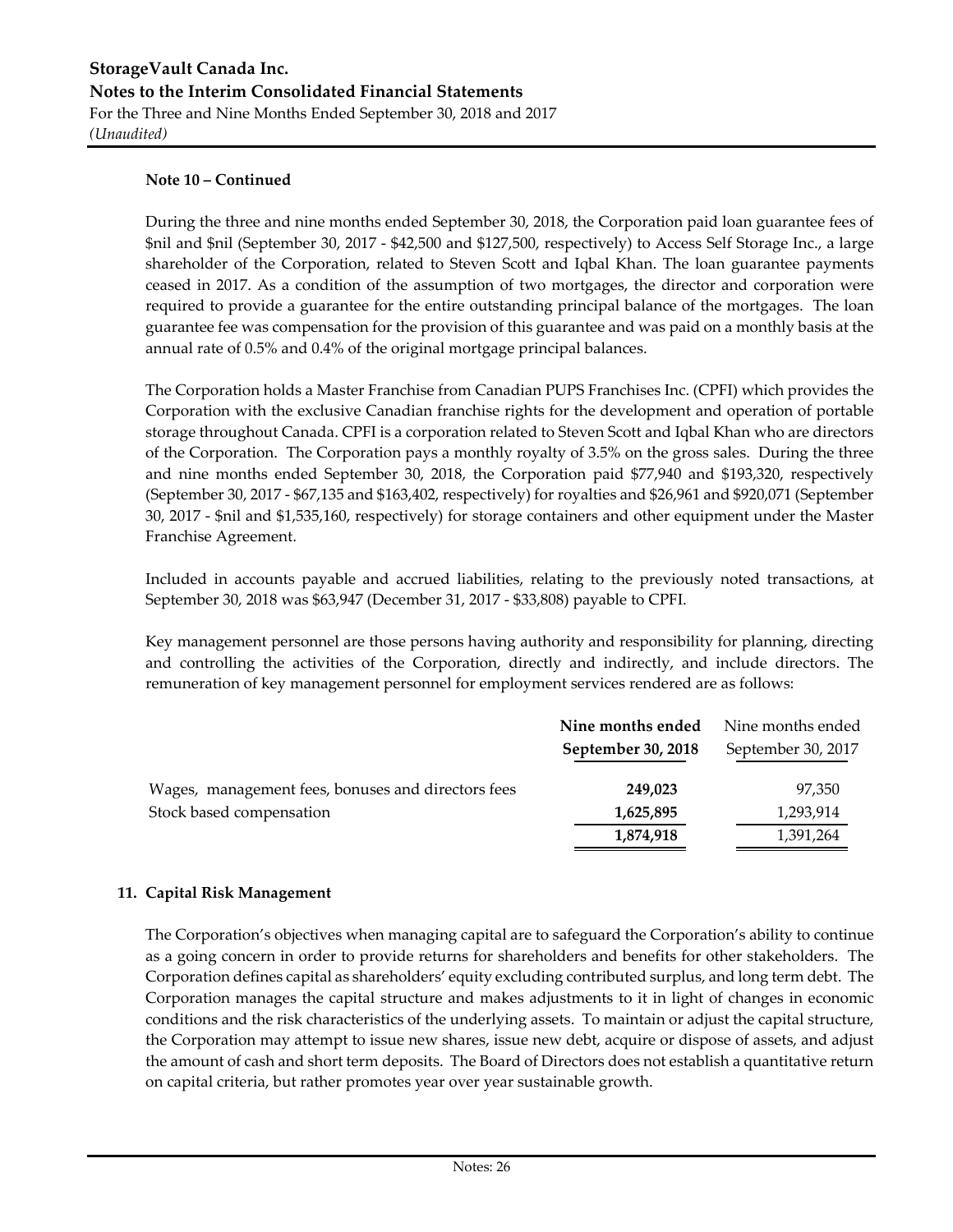On an ongoing basis, the Corporation reviews and assesses its capital structure. The Corporation determines the appropriate mortgage debt to be placed on properties at the time a particular property is acquired or when an existing mortgage financing matures. Consideration is given to various factors including, but not limited to, interest rates, financing costs, the term of the mortgage and the strength of cash flow arising from the underlying asset. Mortgage debt is usually only secured by the underlying asset. The Corporation monitors its capital using a debt to fair value ratio.

Except for the debt covenants described in Note 7, the Corporation is not subject to any externally imposed capital requirements.

#### **12. Segmented Information**

The Corporation operates three reportable business segments. Each segment is a component of the Corporation for which separate discrete financial information is available for evaluation by the chief decision makers of the Corporation.

- Self Storage involves the customer leasing space at the Corporation's property for short or long term storage. Self storage may also include space for storing vehicles and use for small commercial operations.
- Portable Storage this segment involves delivering a portable storage unit to the customer. The customer can opt to keep the portable storage unit at their location or have it moved to another location for further storage.
- Management Division involves revenues generated from the management of stores owned by third parties.

The Corporation evaluates performance and allocates resources based on earnings before interest, taxes, depreciation, amortization and stock based compensation. Corporate costs are not allocated to the segments and are shown separately below.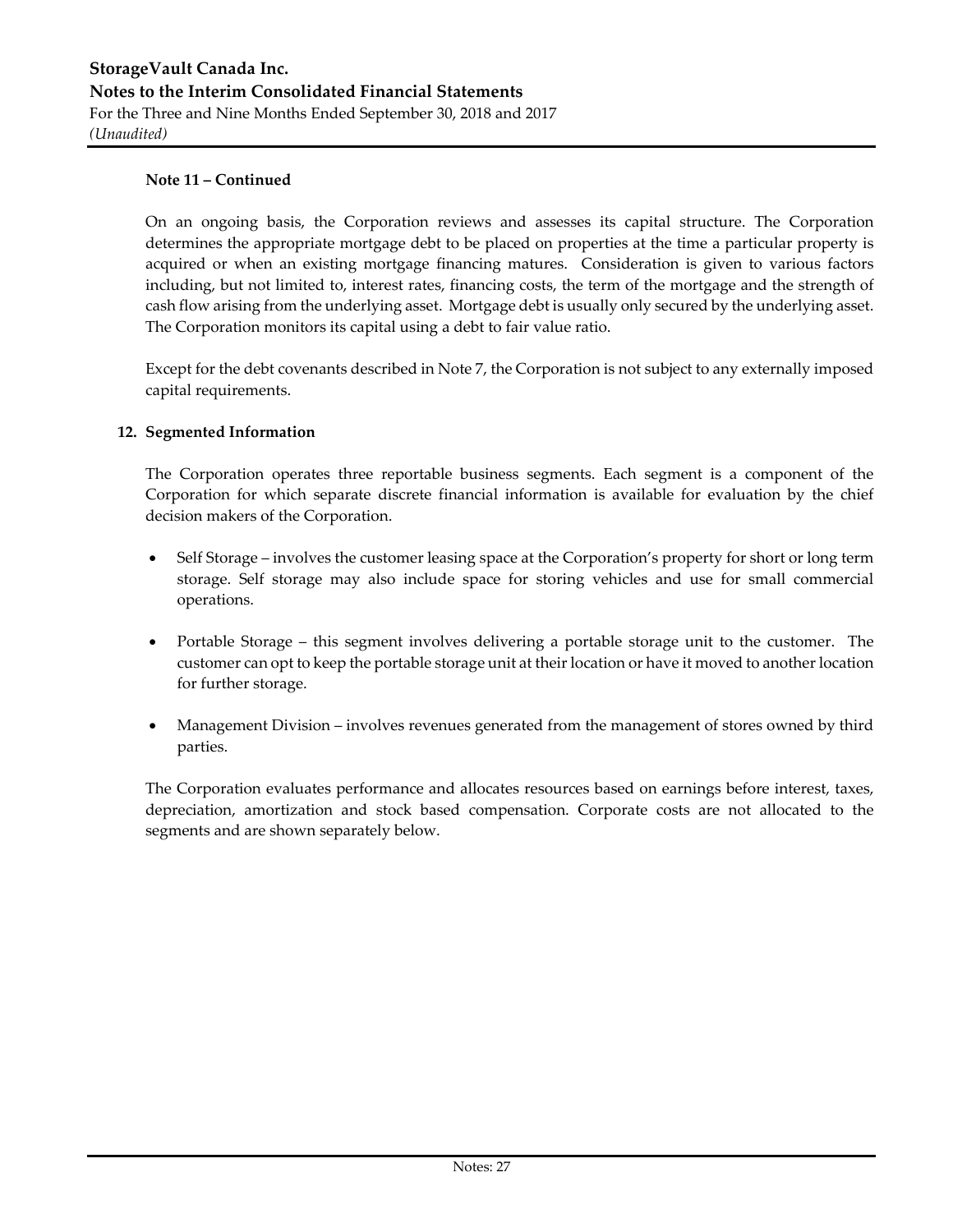#### **Note 12 – Continued**

#### **For the Three Months Ended September 30, 2018**

|                               | Self                          | Portable                     | Management    |             |                               |
|-------------------------------|-------------------------------|------------------------------|---------------|-------------|-------------------------------|
|                               | Storage                       | Storage                      | Division      | Corporate   | Total                         |
| Revenue<br>Operating expenses | \$<br>23,305,000<br>6,503,320 | \$<br>1,987,037<br>1,226,724 | \$<br>441,815 | \$          | \$<br>25,733,852<br>7,730,044 |
| Net operating income          | 16,801,680                    | 760,313                      | 441,815       |             | 18,003,808                    |
| Acquisition and integration   |                               |                              |               | 423,032     | 423,032                       |
| Selling, general & admin.     |                               |                              |               | 1,525,866   | 1,525,866                     |
| Interest expense              | 7,335,277                     | 119,515                      |               |             | 7,454,792                     |
| Depreciation and amortization | 14,381,423                    | 535,013                      |               | 39,336      | 14,955,772                    |
| Net income (loss)             | (4,915,020)                   | 105,785                      | 441,815       | (1,988,234) | (6,355,654)                   |
| Additions:                    |                               |                              |               |             |                               |
| Real estate and equipment     | 46,625,205                    | 1,076,626                    |               | 13,378      | 47,715,209                    |

#### **For the Three Months Ended September 30, 2017**

|                                | Self             | Portable        | Management    |              |                  |
|--------------------------------|------------------|-----------------|---------------|--------------|------------------|
|                                | Storage          | Storage         | Division      | Corporate    | Total            |
| Revenue                        | \$<br>16,211,650 | \$<br>1,819,046 | \$<br>423,264 | \$           | \$<br>18,453,960 |
| Operating expenses             | 4,845,505        | 1,071,526       |               |              | 5,917,031        |
| Net operating income           | 11,366,145       | 747,520         | 423,264       |              | 12,536,929       |
| Acquisition and integration    |                  |                 |               | 2,903,864    | 2,903,864        |
| Selling, general & admin.      |                  |                 |               | 710,200      | 710,200          |
| Interest expense               | 5,117,034        | 36,845          |               |              | 5,153,879        |
| Depreciation, amortization     |                  |                 |               |              |                  |
| and goodwill adjustment        | 11,594,502       | 461,487         |               | 7,075,338    | 19,131,327       |
| Share of loss in joint venture | 40,036           |                 |               |              | 40,036           |
| Net income (loss)              | (5,385,427)      | 249,188         | 423,264       | (10,689,402) | (15, 402, 377)   |
| Additions:                     |                  |                 |               |              |                  |
| Real estate and equipment      | 438,186,219      |                 |               |              | 438,186,219      |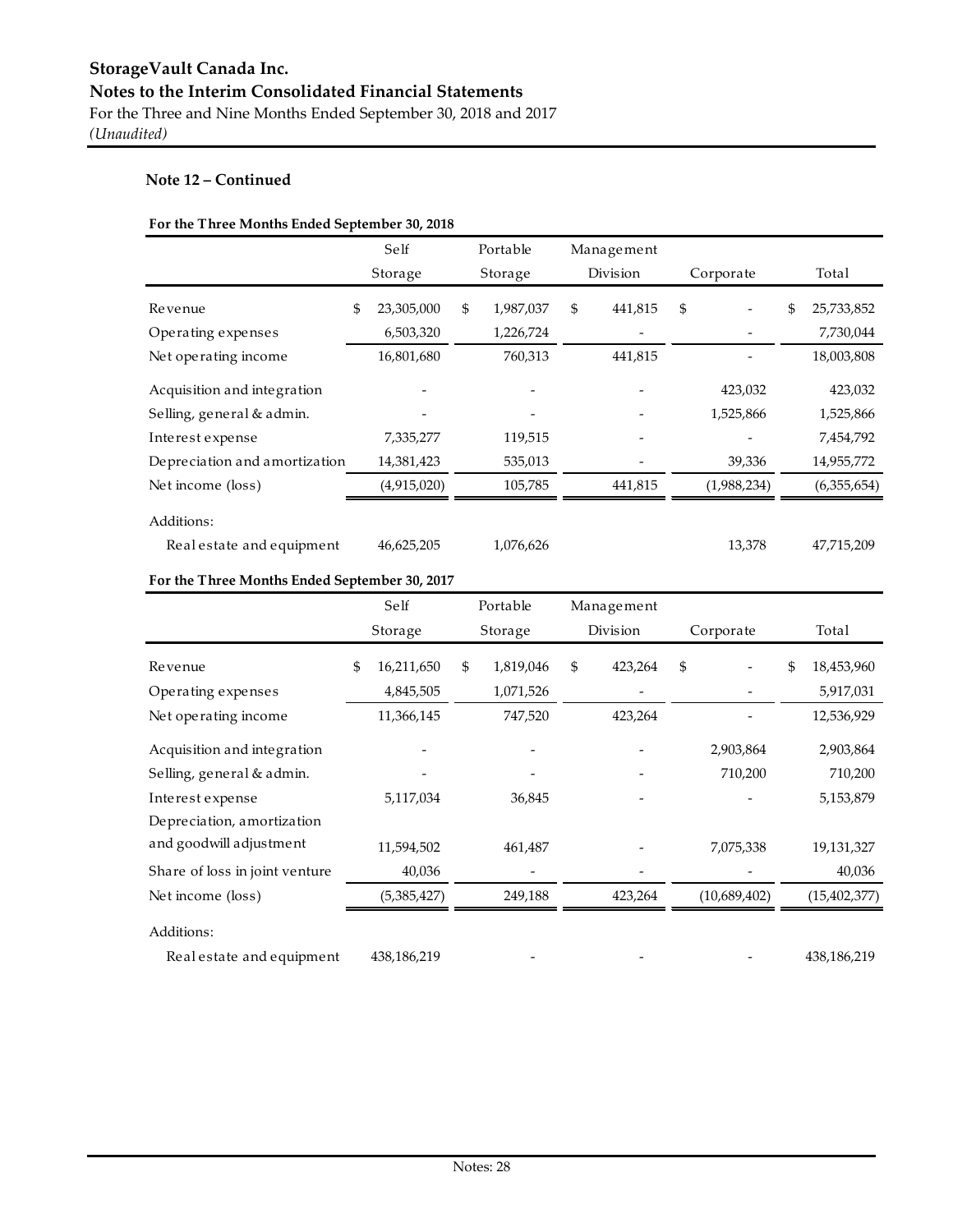#### **Note 12 – Continued**

#### **For the Nine Months Ended September 30, 2018**

|                               | Self             | Portable        | Management      |             |                  |
|-------------------------------|------------------|-----------------|-----------------|-------------|------------------|
|                               | Storage          | Storage         | Division        | Corporate   | Total            |
| Revenue                       | \$<br>63,662,434 | \$<br>4,910,344 | \$<br>1,248,392 | \$          | \$<br>69,821,170 |
| Operating expenses            | 19,106,220       | 3,145,374       |                 |             | 22,251,594       |
| Net operating income          | 44,556,214       | 1,764,970       | 1,248,392       |             | 47,569,576       |
| Acquisition and integration   |                  |                 |                 | 1,371,449   | 1,371,449        |
| Selling, general & admin.     |                  |                 |                 | 4,138,058   | 4,138,058        |
| Interest expense              | 20,347,542       | 294,876         |                 |             | 20,642,418       |
| Stock based compensation      |                  |                 |                 | 1,901,631   | 1,901,631        |
| Depreciation and amortization | 41,312,238       | 1,409,181       |                 | 102,086     | 42,823,505       |
| Net income (loss)             | (17, 103, 566)   | 60,913          | 1,248,392       | (7,513,224) | (23, 307, 485)   |
| Additions:                    |                  |                 |                 |             |                  |
| Real estate and equipment     | 154,833,932      | 6,234,470       |                 | 86,152      | 161, 154, 554    |

#### **For the Nine Months Ended September 30, 2017**

| л.                             | Self             | Portable        | Management    |                |                  |
|--------------------------------|------------------|-----------------|---------------|----------------|------------------|
|                                |                  |                 |               |                |                  |
|                                | Storage          | Storage         | Division      | Corporate      | Total            |
| Revenue                        | \$<br>35,657,081 | \$<br>4,647,907 | \$<br>839,416 | \$             | \$<br>41,144,404 |
| Operating expenses             | 11,596,575       | 2,937,587       |               |                | 14,534,162       |
| Net operating income           | 24,060,506       | 1,710,320       | 839,416       |                | 26,610,242       |
| Acquisition and integration    |                  |                 |               | 4,487,456      | 4,487,456        |
| Selling, general & admin.      |                  |                 |               | 2,108,946      | 2,108,946        |
| Interest expense               | 9,562,235        | 203,217         |               |                | 9,765,452        |
| Stock based compensation       |                  |                 |               | 1,534,286      | 1,534,286        |
| De preciation, amortization    |                  |                 |               |                |                  |
| and goodwill adjustment        | 23,954,604       | 1,448,669       |               | 12,466,930     | 37,870,203       |
| Share of loss in joint venture | 40,036           |                 |               |                | 40,036           |
| Net income (loss)              | (9, 496, 369)    | 58,434          | 839,416       | (20, 597, 618) | (29, 196, 137)   |
| Additions:                     |                  |                 |               |                |                  |
| Real estate and equipment      | 480,609,978      |                 |               |                | 480,609,978      |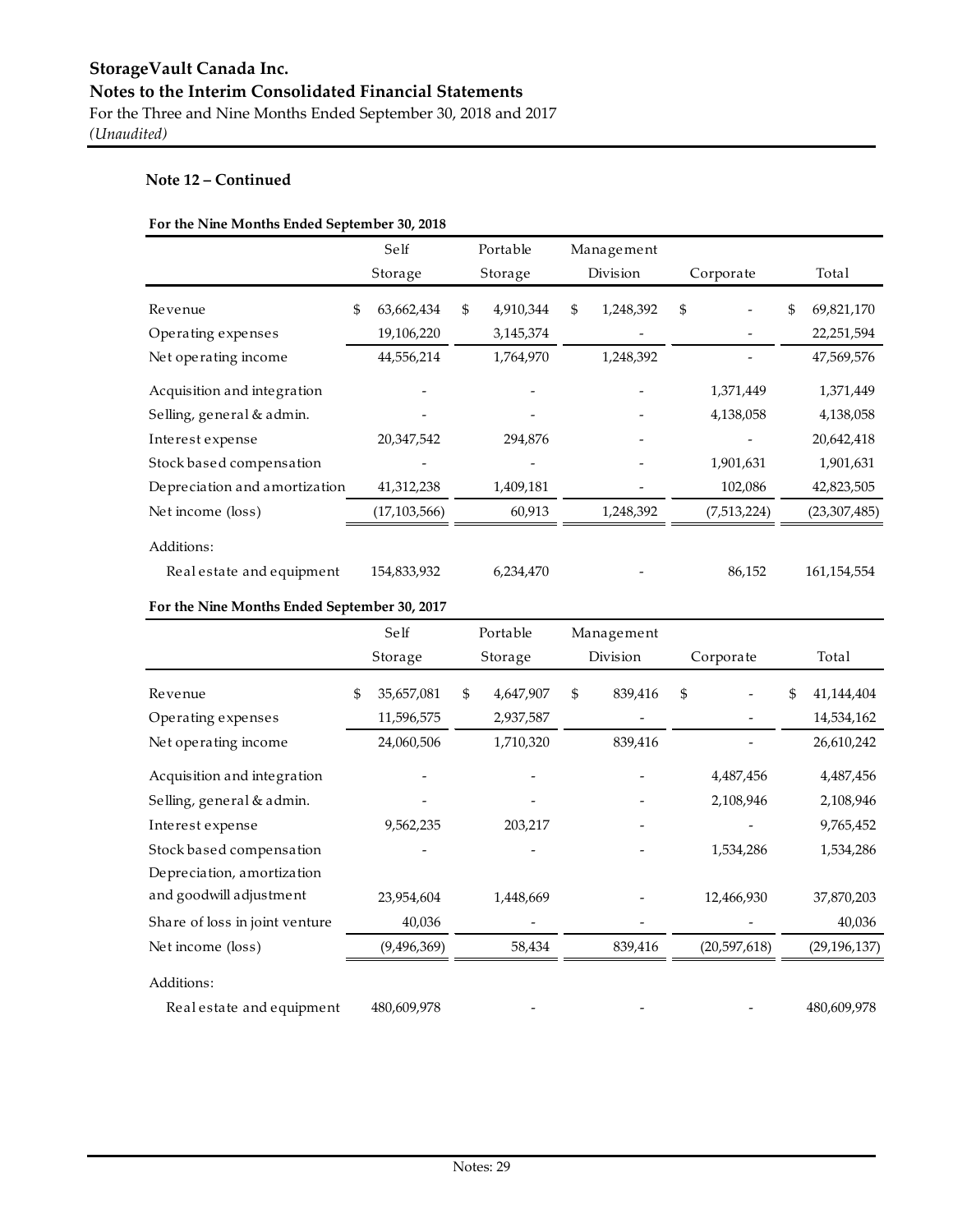#### **Note 12 – Continued**

|                          | Self<br>Storage | Portable<br>Storage | Management<br>Division | Corporate                  | Total              |
|--------------------------|-----------------|---------------------|------------------------|----------------------------|--------------------|
| As at December 31, 2017  | \$ 837,350,008  | \$<br>24.770.062    | 19,353,316<br>\$       | 14.022.995<br>$\mathbf{S}$ | \$ 895.496.381     |
| As at September 30, 2018 | \$943,928,841   | 20,167,967<br>\$    | 20,459,627<br>\$       | \$<br>5,706,195            | 990,262,630<br>SS. |

#### **13. Investment in Joint Venture**

On February 1, 2018, the Corporation purchased the remaining 50% interest in the JV (Note 4). The investment in the JV prior to the purchase was accounted for using the equity method in accordance with IAS 28.

Financial statements for the JV are as follows:

|                                                          | <b>January 31, 2018</b> |  | December 31, 2017 |             |
|----------------------------------------------------------|-------------------------|--|-------------------|-------------|
| <b>Assets</b>                                            | \$                      |  | \$                | 37,720,440  |
| Liabilities                                              |                         |  |                   | (8,449,831) |
| <b>Total net assets</b>                                  |                         |  |                   | 29,270,609  |
| Proportion of ownership interest held by the Corporation |                         |  |                   | $50\%$      |
| Carrying amount of investment in joint venture           | \$                      |  | S                 | 14,635,305  |

|                                                          | January 1 to            |         |     | August 1 to       |  |  |
|----------------------------------------------------------|-------------------------|---------|-----|-------------------|--|--|
|                                                          | <b>January 31, 2018</b> |         |     | December 31, 2017 |  |  |
| <b>Revenues</b>                                          | \$                      | 220,440 | -\$ | 1,123,703         |  |  |
| <b>Expenses</b>                                          |                         |         |     |                   |  |  |
| Operating costs                                          |                         | 114,905 |     | 493,960           |  |  |
| Interest                                                 |                         | 5,086   |     | 46,672            |  |  |
| Depreciation and amortization                            |                         | 100,449 |     | 897,627           |  |  |
| <b>Total Expenses</b>                                    |                         | 220,440 |     | 1,438,259         |  |  |
| Income (Loss) for the period                             |                         | -       |     | (314, 556)        |  |  |
| Proportion of ownership interest held by the Corporation |                         | 50%     |     | 50%               |  |  |
| Corporation's share of income (loss) for the period      | \$                      |         | \$  | (157, 278)        |  |  |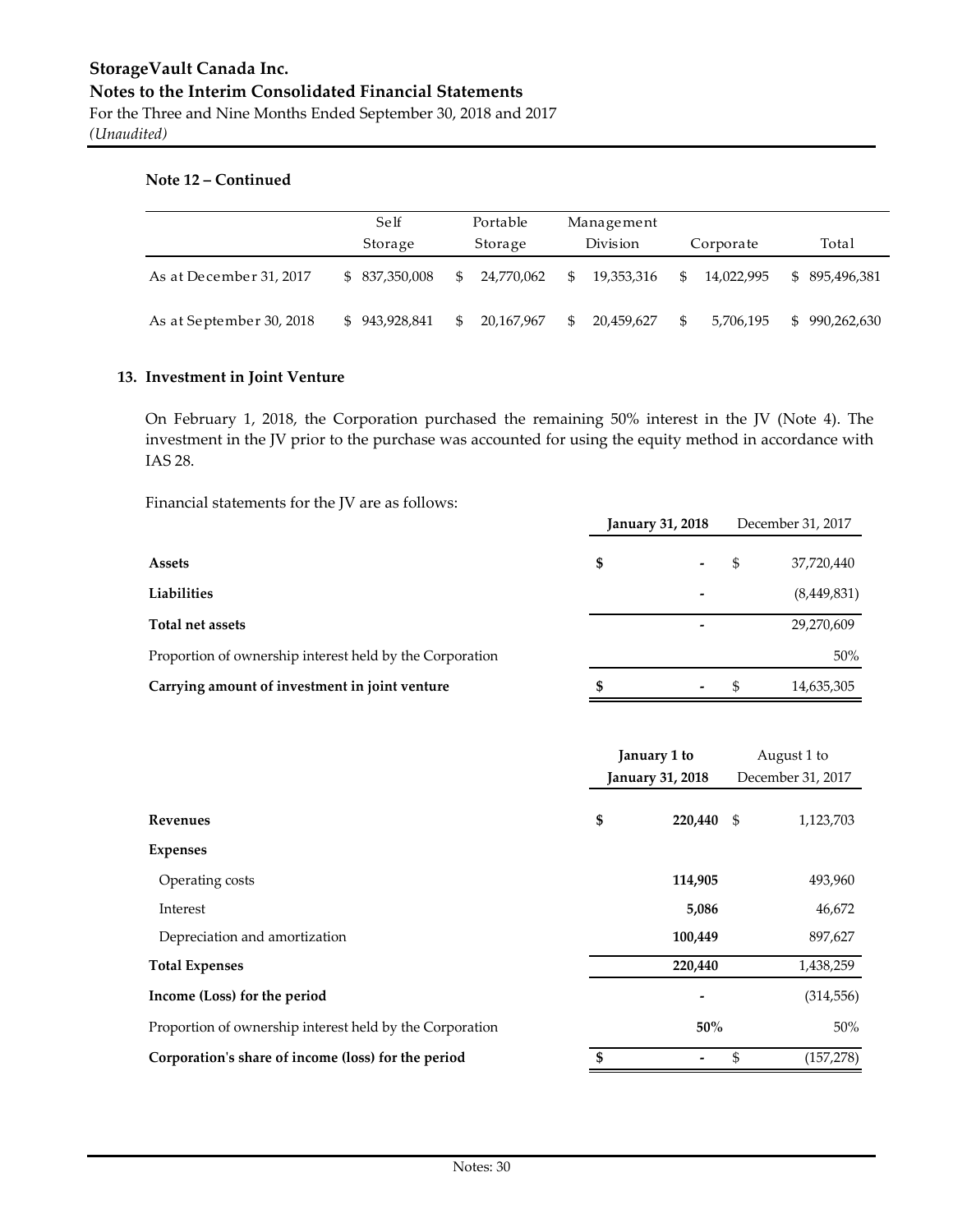#### **StorageVault Canada Inc. Notes to the Interim Consolidated Financial Statements** For the Three and Nine Months Ended September 30, 2018 and 2017

*(Unaudited)*

#### **14. Commitments and Contingencies**

#### *Operating Lease Commitments*

The Corporation leases buildings and lands in Winnipeg, MB, Kamloops, BC and Montreal, QC. The leases do not contain any contingent rent clauses. They do not include any provisions for transfer of title, nor does the Corporation participate in the residual value of the land. Therefore, these leases are considered operating leases as the risk and reward of ownership of the lands remain with the landlords. The leases expire between 2023 and 2054, with the leases expiring in 2027 and 2032 having up to 20 years and 25 years of renewals, respectively, at the option of the Corporation after that time.

The future minimum lease payments, excluding incidental costs for which the Corporation is responsible, are as follows:

| Less than one year         | SS. | 1,233,492    |
|----------------------------|-----|--------------|
| Between one and five years |     | 4,998,866    |
| More than five years       |     | 20,324,889   |
|                            |     | \$26,557,247 |

During the three and nine months ended September 30, 2018, the Corporation recognized as an expense \$307,015 and \$948,120 (September 30, 2017 ‐ \$280,226 and \$794,665) in operating lease payments.

#### *Bank Letter of Guarantee*

The Corporation has various letters of guarantee in the amount of \$474,691 which are due within one year.

#### *Contingency*

The Corporation has no legal contingency provisions at either September 30, 2018 or December 31, 2017.

#### **15. Subsequent Events**

On October 17, 2018, the Corporation acquired three self storage locations for \$16,050,000 (subjected to customary adjustments). The acquisition was an arm's length transaction. The purchase price was paid for by cash on hand and first mortgage financing.

On October 22, 2018, the Corporation acquired two self storage locations for \$13,250,000 (subjected to customary adjustments). The acquisition was a non‐arm's length transaction. The purchase price was paid for by the issuance of \$4,000,000 common shares at a price of \$2.70 per common share, advances from line of credit and cash on hand.